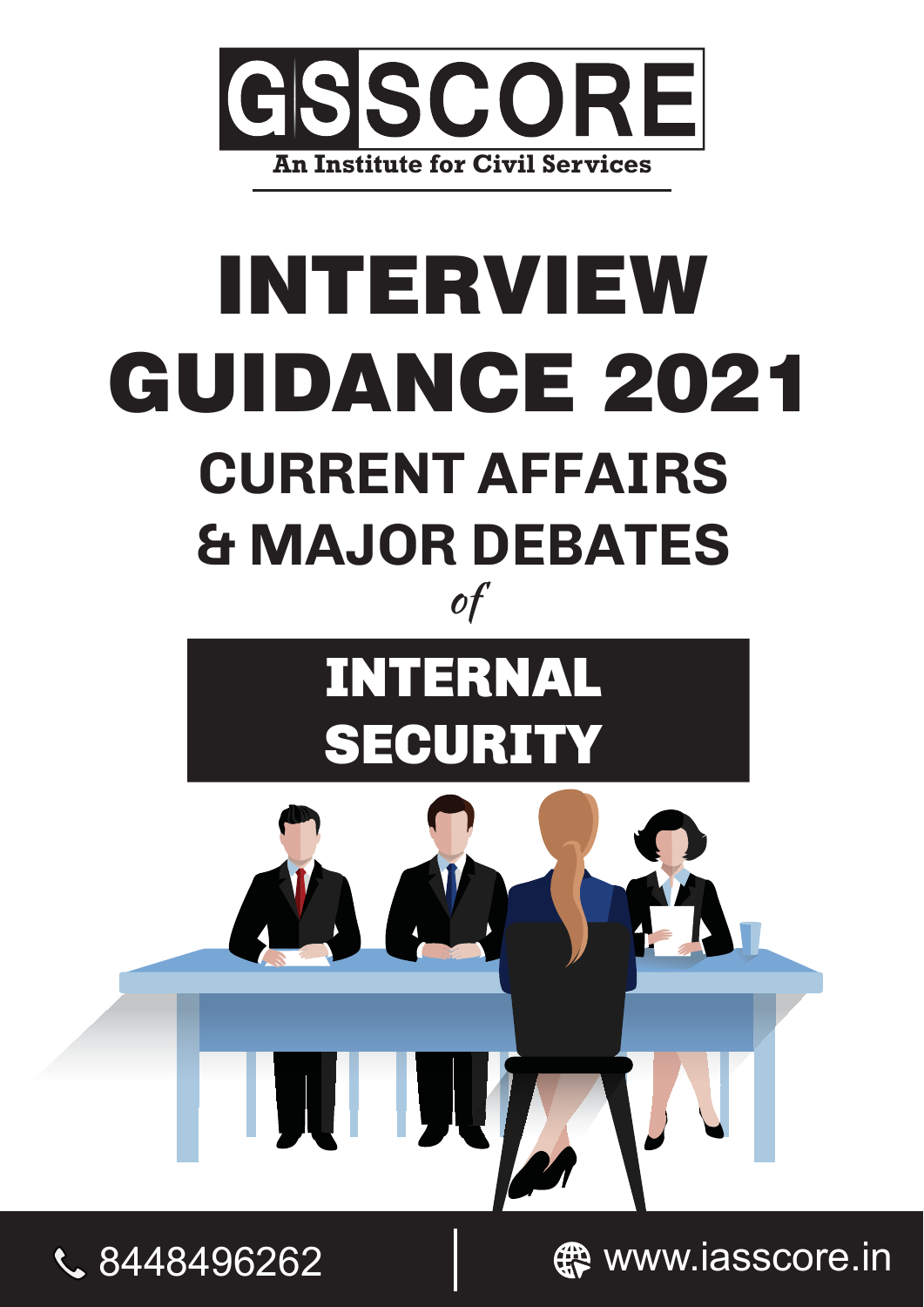# **CONTENTS**

| $\bullet$ | Non-lapsable Modernisation Fund for Defence and Internal Security (MFDIS)  04 |
|-----------|-------------------------------------------------------------------------------|
| $\bullet$ |                                                                               |
| $\bullet$ |                                                                               |
| $\bullet$ |                                                                               |
| $\bullet$ | Drone terror attack on Jammu base: dangerous new turning point 11             |
| $\bullet$ |                                                                               |
| $\bullet$ |                                                                               |
| $\bullet$ |                                                                               |
| $\bullet$ |                                                                               |
| $\bullet$ |                                                                               |
| $\bullet$ |                                                                               |
| $\bullet$ |                                                                               |
|           |                                                                               |

\*\*\*\*\*\*\*\*\*\*

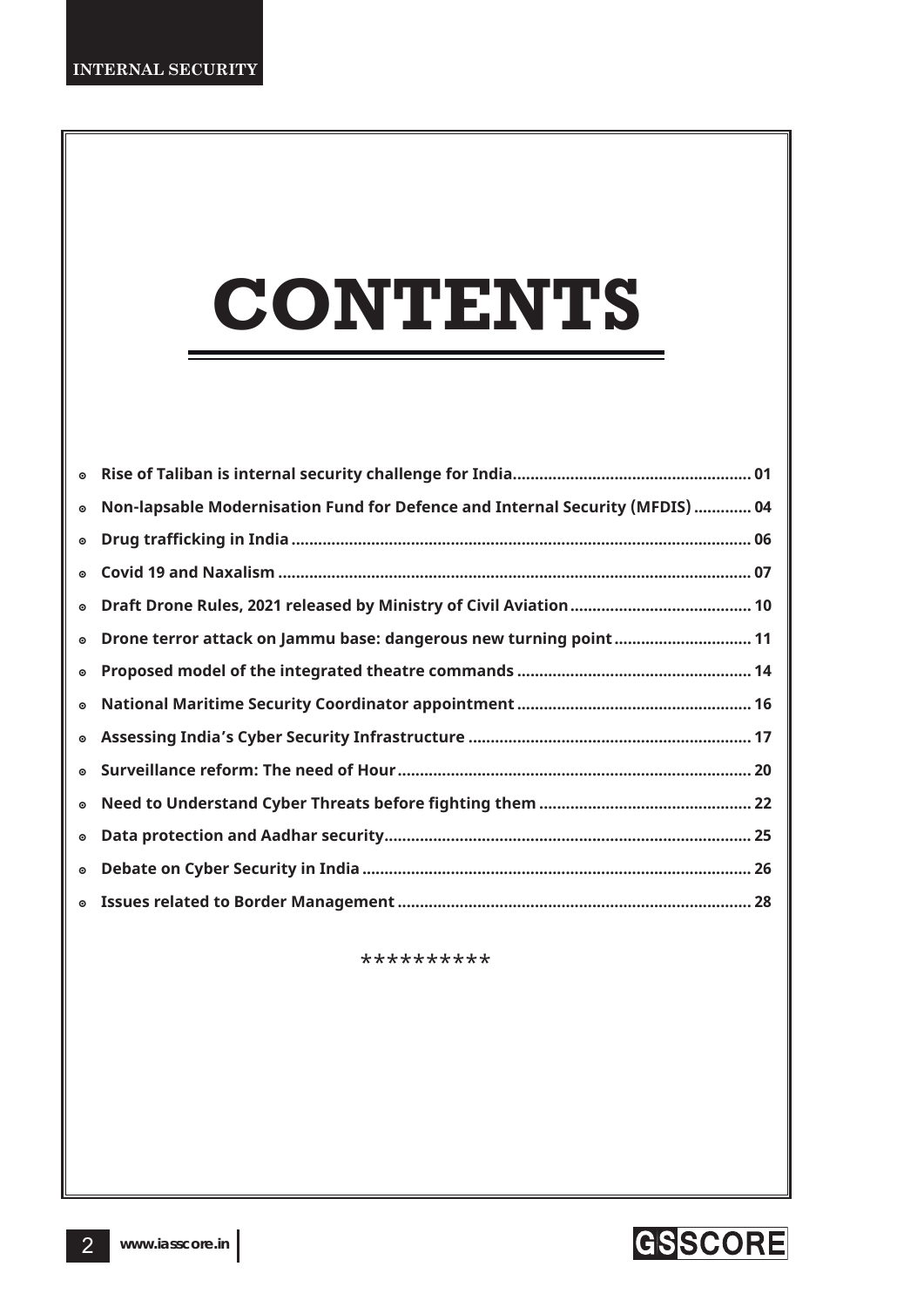## **1 Rise of Taliban is internal security challenge for** India

## **Context:**

**The rise of Taliban raises serious security concerns for India and the region as the terror groups having bases in Afghanistan could get further support to expand their activities.**

## **Who are the Taliban?**

- Taliban is a **Sunni fundamentalist organisation**  that is involved in Afghan politics. It is also a military group that is involved in an insurgency against the currently elected government in Afghanistan.
- The Taliban controlled almost **three-quarters of the country from 1996 to 2001** and was notorious for their strict implementation of the **Sharia or Islamic law there.**
- The period saw widespread **abuse of human rights, especially targeted against women.**
- The current head of the Taliban is **Hibatullah Akhundzada.**
- Mullah Omar is regarded as the founder of the Taliban.
	- $\blacktriangleright$  He died in 2013.
- The Taliban officially refers to itself as the '**Islamic Emirate of Afghanistan'.**
- The word **'Taliban' in Pashto means 'students'.**

## **Origins of the Taliban**

- **Events that led to the rising in power of the Taliban-**
	- ! **The Saur Revolution in Afghanistan (April 27) in 1978** installed a communist party in power there.



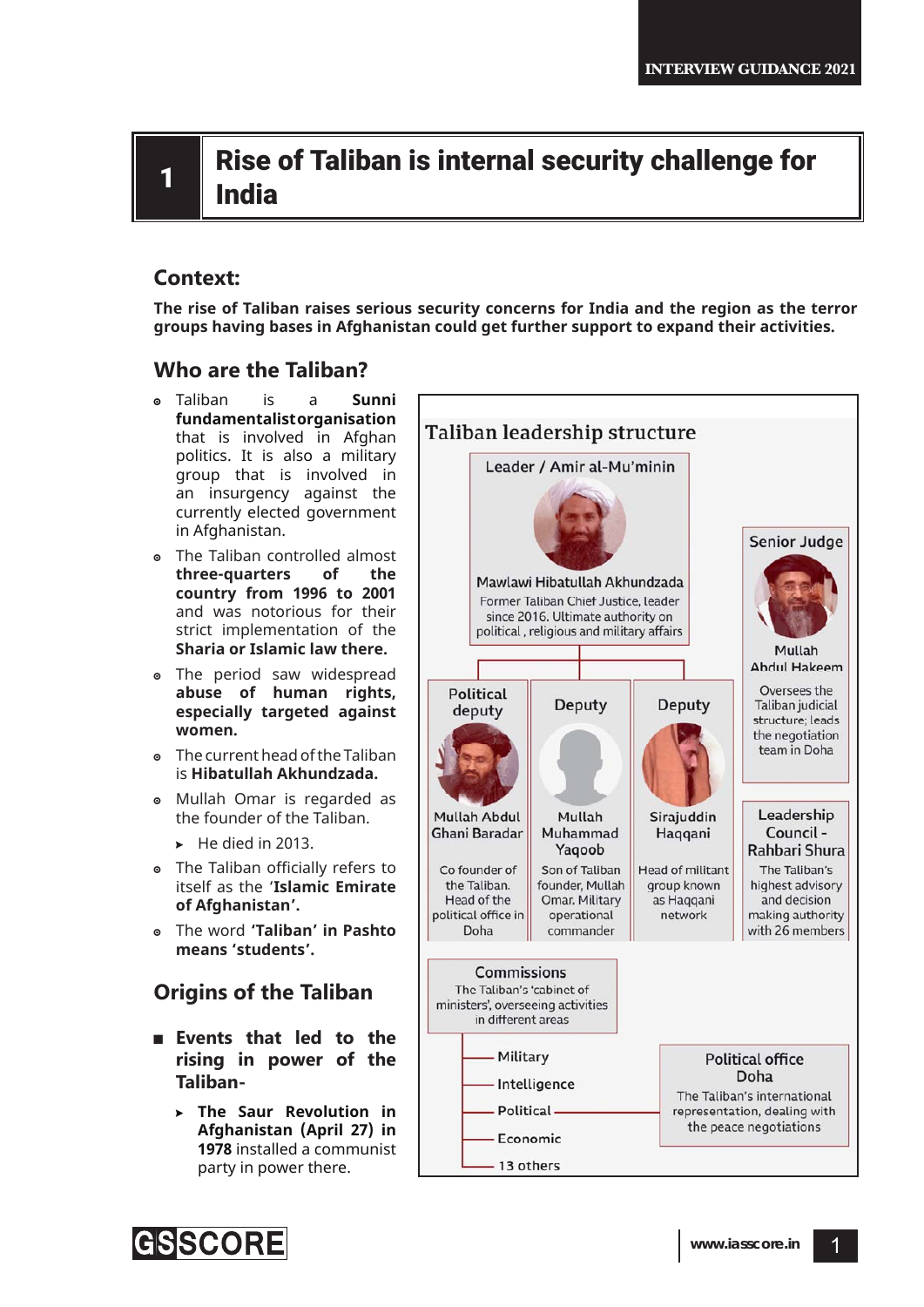- ! This government introduced many reforms for modernisation and hence was considered too radical by some.
- Rural areas and the traditional power structures were unhappy with the new scheme of things and this led to anti-government protests in many places.
- ! There were divisions even within the government.
- ! The **USSR** intervened in Afghanistan wanting to place a communist ally in government there.
- ! In **December 1979,** the **Soviet Army was deployed in Kabul (February 15)**. They orchestrated a **coup killing the ruling President Hafizullah Amin.**
- ! The **Soviets** installed their ally, Babrak Karmal as the President of Afghanistan.
- ! The USA and other western countries saw this as a **Soviet invasion.**
- ! A bitter war was fought between **Soviet troops and the insurgent groups called Mujahideen.**
	- While the **cities and towns were under Soviet control**, the **rural parts were under the control of the Mujahideen.**
- $\triangleright$  The Mujahideen were persistent in their fight against the USSR and were also supported by the **USA, China, Iran, Pakistan, Saudi Arabia and Egypt.** They were given training and weapons.
- ! The citizens of Afghanistan suffered the most in this protracted war. Many civilians lost their lives and homes. Afghan refugees poured into countries like **Pakistan, Iran and even India.**
- ! The **Soviets withdrew troops in 1989** after nine long years and at the cost of the lives of **20 lakh Afghan civilians.**
- $\triangleright$  Now, the government of Afghanistan had to fight the Mujahideen alone.
- ! The insurgents took control of **Kabul in 1992.** There was a bloody civil war as the Mujahideen themselves were divided into various factions all vying for power.
- ! **In 1994,** a group of students seized control of the city of **Kandahar** and started a battle for power to control the entire country. They were called the **Taliban.** They were **Islamic fundamentalis**ts. In fact, many of them were trained in camps in Pakistan where they were refugees.
- ! **In 1995,** the Taliban captured the province of **Herat** and in **1996, Kabul.**
- ! **By 1998,** almost the **entire country** was under the control of the **Taliban.**
- Some of the Mujahideen warlords fled to the north of the country and joined the **Northern Alliance** who were fighting the **Taliban.**

## **Taliban Latest Development**

- The Taliban has taken control of **Afghanistan, as of 16th August 2021.**
- The quick collapse of the government in Afghanistan, and the Taliban taking over the presidential palace, seem to have triggered panic and fear among the people in Afghanistan, many of whom are taking flights to escape the country.
	- **President Ashraf Ghani** fled the country on 15<sup>th</sup> August, reportedly to Tajikistan, although this is not confirmed.
- The Taliban (spelt alternatively as Taliban) is an **Islamic fundamentalist political and military organisation operating in Afghanistan.** They have dominated Afghan polity for quite some time and feature regularly in international affairs.

## **Afghanistan under the Taliban regime**

 Initially, when they came to power, the people of Afghanistan generally welcomed the Taliban. This is because they seemed to offer stability in a country wracked by long and bloody civil wars.

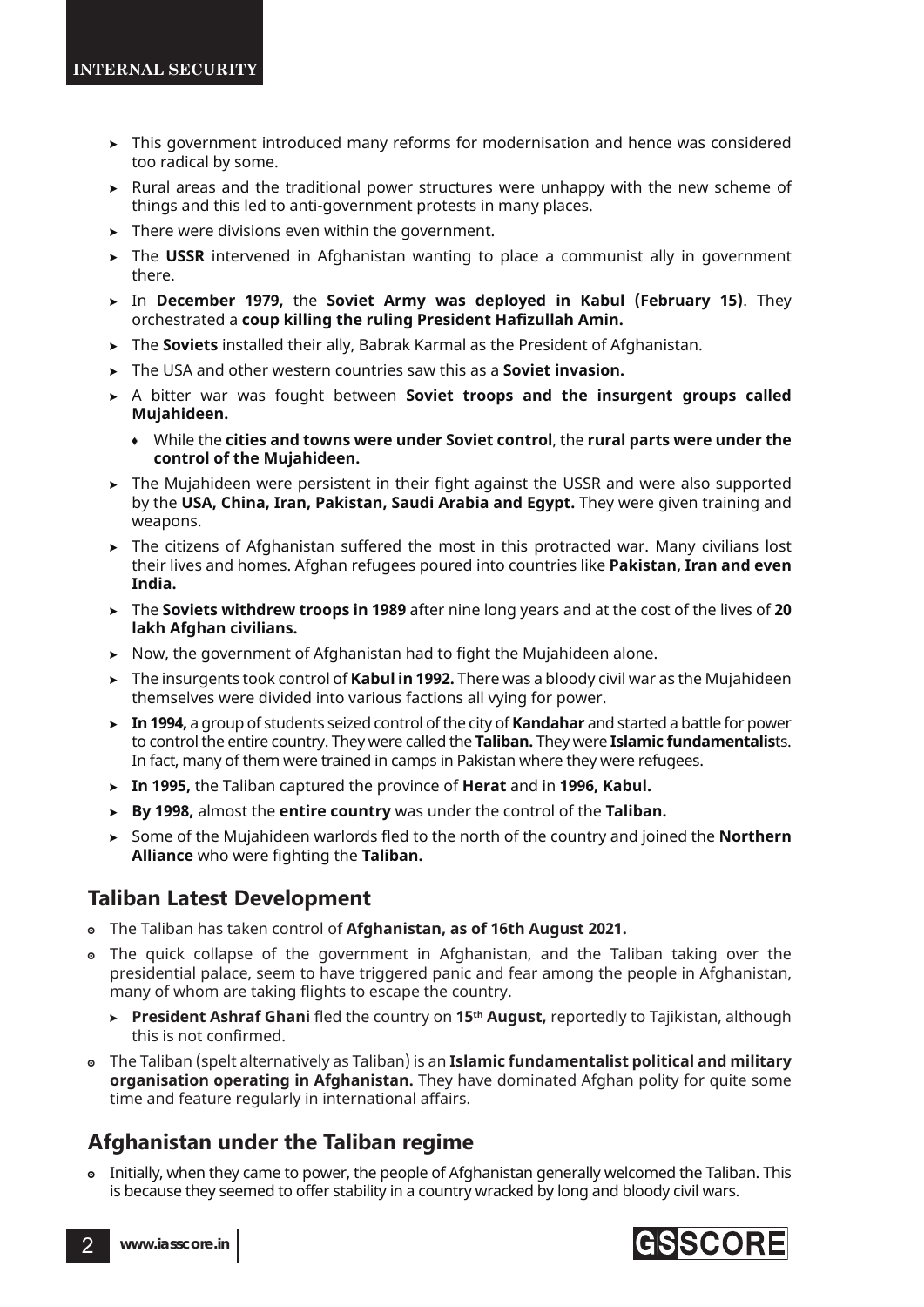- The Taliban's promise was to restore peace and prosperity in Afghanistan and enforce Sharia in the country.
- Afghans were tired of the fighting between the Soviets and the Mujahideen and welcomed the Taliban, who were successful initially in weeding out **corruption and removing lawlessness.**
- The Taliban introduced their **interpretation of Islamic law,** which meant that **several rights were suspended for people, especially women and children.**
- They endorsed **Sharia mixed with the Pashtun tribal code.**
- Women were required to **wear burqas** covering their whole bodies including faces; men had to **grow beards.**
- Women could not go out of the house **without a male family member** accompanying them. They could not work outside.
- The Taliban discouraged girls from going to school, and at one point, **banned girls above the age of eight from going to school.** 
	- ! Schoolgirl and rights activist **Malala Yousafzai** was shot by Taliban gunmen in October 2012.
- Public executions were held for those accused of murder and adultery. Amputations were also done for those accused of stealing.
- They banned **television, music, kite-fl ying, cinema, photography, painting,** etc. Women were barred from attending sports events or playing them.
- People, especially women, faced public floggings for any perceived wrongs.
- The Taliban is also accused of carrying out massacres against civilians, especially ethnic or religious minority groups. Thousands were killed, women raped and people are still unaccounted for.
- Needless to say, they did not believe in democracy.
- The Taliban was much criticised for blowing up the **1500-year old Buddha statues** of Bamiyan because they were idols.

## **Taliban – International Relations**

- Only three countries recognised the Taliban while they were in power namely, **Pakistan, United Arab Emirates and Saudi Arabia**. They are believed to have been receiving funds from both **Pakistan and Saudi Arabia.**
- After the **9/11 attacks** on the US, the Taliban drew focus from all over the globe.
- It was accused of sheltering **Osama Bin Laden and Al Qaeda,** who were blamed for the **9/11 attacks.**
- In fact, the **US intervened in Afghanistan in 2001 to deny Al Qaeda** a safe haven and a base to operate in the country.
- $\bullet$  Pakistan officially broke off diplomatic ties with the organisation after 9/11. However, many top leaders of the Taliban are said to have escaped to **Quetta in Pakistan**, from where they were controlling the organisation.
- The Taliban were removed from power in **October 2001** by a coalition of forces led by the **USA and several other countries (including NATO nations).**
- In December 2001, a **new interim government** was placed in Afghanistan headed by **Hamid Karzai.**
- The country gradually started reconstruction work after long years of bitter battles and underdevelopment.
- However, the Taliban was reorganised by its leader Mullah Omar after its defeat, who launched an insurgency against the Afghan government.

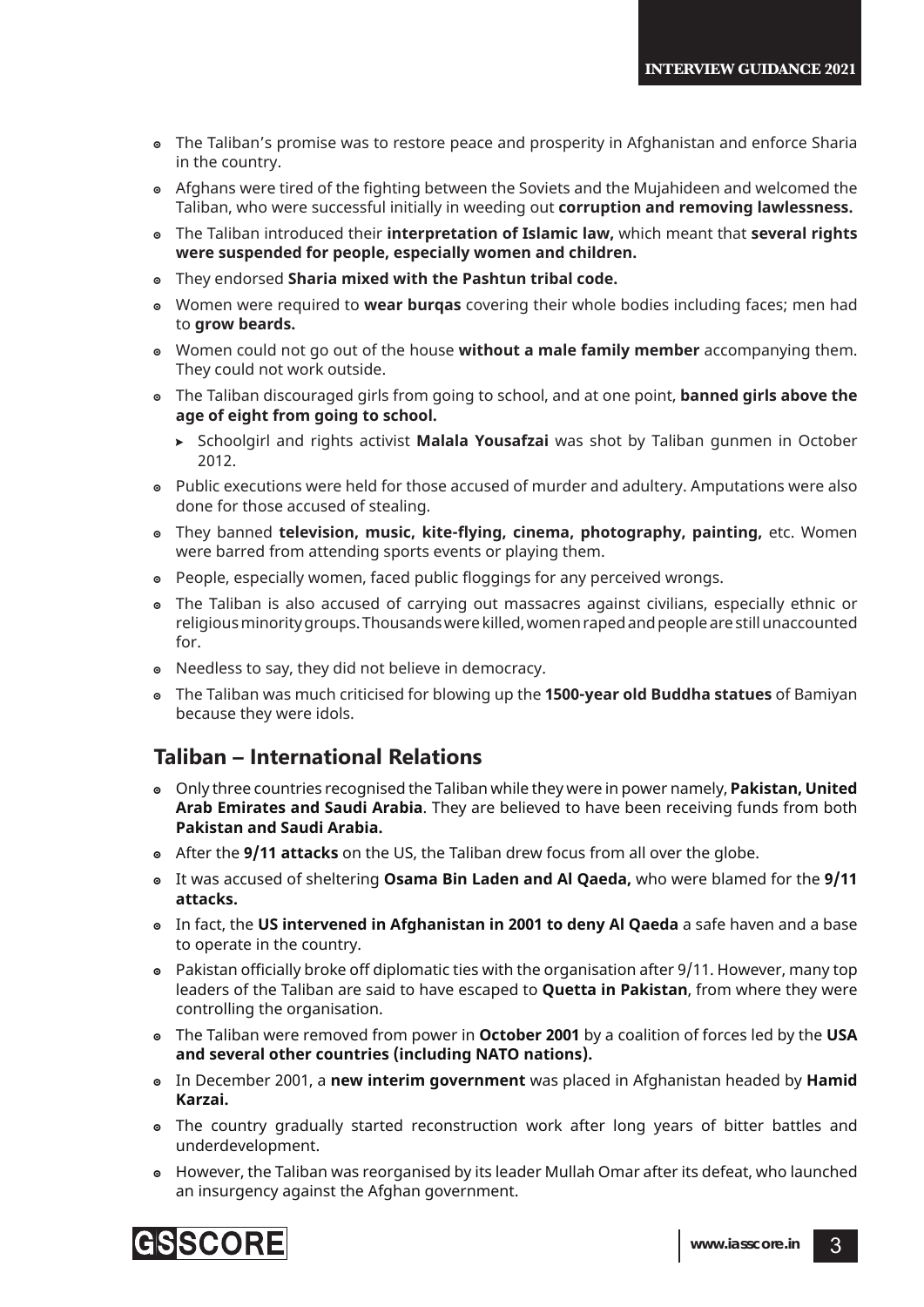- It wages war in the form of suicide attacks, ambushes and guerilla raids and turncoat killings against the coalition forces.
- Slowly through the second half of the 2000s, civilian killings rose in number.

## **Challenges for India**

- **Issue of Indian Security:** The restoration of Taliban rule in Afghanistan presents some very serious potential challenges for Indian security. One of the major challenges include securing its development infrastructures in Afghanistan.
- **Spread of International Terrorism:** For India, a bigger challenge will be about the Taliban's renewed support for international terrorism and Pakistan's re-direction of jihadi groups that have allegedly fought with the Taliban towards India.
- **Religious Fundamentalism:** Like all radical groups, the Taliban will have trouble balancing its religious ideology with the imperatives of state interests.
	- $\triangleright$  India faces a challenge to deradicalise the region for long lasting peace and stability.
- **New Regional Geopolitical Developments:** There can be new regional geopolitical alignments (such as China-Pakistan-Taliban) which may go against the interests of India.
	- $\triangleright$  Meanwhile, the US withdrawal compels the creation of a new balance of power system in and around Afghanistan.
	- ! Moreover, the US and the West will try to shape the international attitudes towards the new regime.
- **No Contiguity with Taliban:** Unlike Pakistan, China and Iran, India has no contiguity with Afghanistan.
	- $\triangleright$  Russia has a security treaty with Tajikistan, for instance, and has deployed more troops there to prevent a destabilising spill over from the turmoil in Afghanistan into Central Asia.
	- ! India has no such security responsibilities and no direct access to Central Asia.
	- $\triangleright$  This may give reasons to the Taliban to hit back at India through Pakistan in J&K, given that LeT and Jaish are operating in Afghanistan alongside the Taliban.

## **India's Relations with the Taliban**

- India has never recognised the Taliban while they were in power.
- **In 1999,** an Indian Airlines flight was **hijacked and landed in Kandahar**, and it was suspected that the Taliban supported the hijackers. India also supported a key **anti-Taliban group,** the **Northern Alliance.**
- Following the backdrop of the peace talks between the **United States and the Taliban in 2019,**  the Taliban has sought positive relations with India.
	- $\triangleright$  To this effect, the Taliban have reiterated that Kashmir is an internal matter for India and will not seek to interfere in the matters of other nations.

# $\mathbf{2}$  Non-lapsable Modernisation Fund for Defence and Internal Security (MFDIS)

## **Context:**

**The 15th Finance Commission (the constitutional body that decides the shares of the Centre and states in all taxes and revenues) has recommended the constitution of a dedicated nonlapsable Modernisation Fund for Defence and Internal Security (MFDIS).**

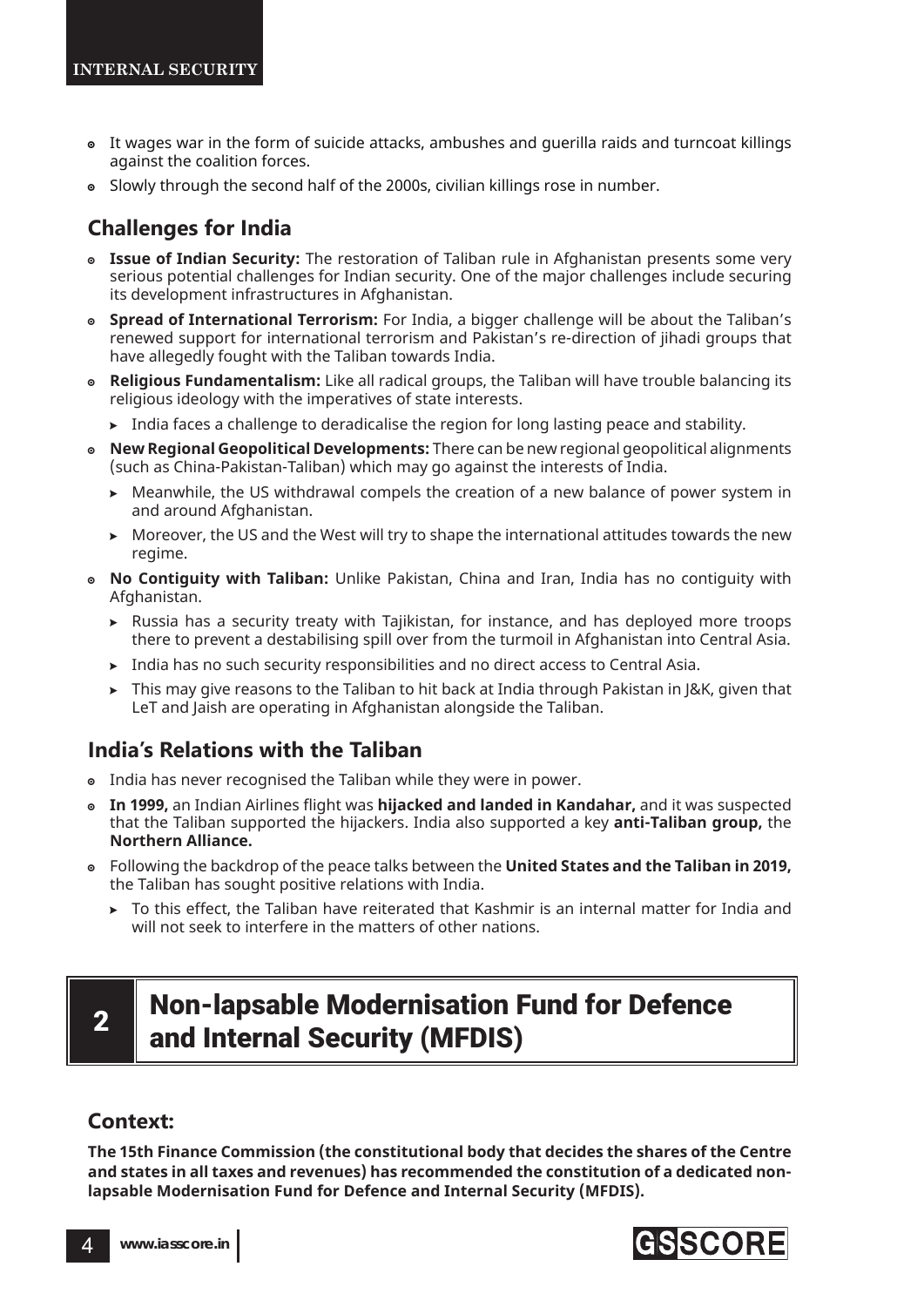## **Background**

- The Defence Ministry has for long been demanding a non-lapsable fund, keeping in view the long trajectory of military modernisation.
- While the threat along India's western borders remains both consistent and somewhat constant – as it weighs, that along our Northern borders has abruptly escalated.
- The threat is augmented by increasing Chinese presence in the Indian Ocean.
- The incontrovertible truth is military modernisation needs a boost to enhance the credibility of our deterrence.
- To address the shortages, especially in capital budget allocation, the Ministry of Defence is pursuing a non-lapsable **Defence Modernisation Fund.**
- In the action-taken report tabled in Parliament, the government said it had "in principle" accepted the creation of the fund in the Public Account of India.

## **About Non-lapsable Modernisation Fund**

- The dedicated non-lapsable Modernisation Fund for Defence and Internal Security (MFDIS) aims to bridge the gap between **projected budgetary requirements** and the **allocation for defence and internal security**.
- The indicative size of the MFDIS for 2021 to 2026 is Rs. 2,38,354 crore and the maximum recommended is Rs. 51,000 crore a year.
- However, the unutilised amount from the normal budgetary allocations to the Defence Ministry and the Home Ministry for capital expenditure shall not be part of the fund.

## **Who would have rights on the fundings?**

- The Defence Ministry would have exclusive rights over the use of the amounts deposited in the fund from the specified sources of revenue.
- The Home Ministry will only be permitted to use what is earmarked for it from the source of revenue.
- The fund may be operated by a suitably **empowered High-Powered Committee** headed by the **Cabinet Secretary** and consist of the **Secretaries of Defence, Home and Expenditure and the Chief of Defence Staff.**

## **Composition of the Fund**

- The fund will have four specific sources of incremental funding, which include:
	- $\triangleright$  Transfers from the Consolidated Fund of India
	- ! Disinvestment proceeds of defence public sector undertakings (DPSUs)
	- $\triangleright$  Proceeds from the monetisation of surplus defence land, including realisation of arrears of payment for defence land used by the State governments and for public projects
	- $\triangleright$  Cost recovered from encroached land and proceeds of receipts from defence land

## **Consolidated Fund of India (CFI)**

- As per **Article 266** of the Indian Constitution, all revenues received by the central government by way of tax collections, loans raised by issuing treasury bills, amongst other means, mandatorily accrue to the CFI while, receipts from small savings, provident fund collections and sundry sources are routed to the Public Account.
- In effect, the government merely acts akin to a banker or custodian of this money, holding it in a trust to be paid out when demanded by their rightful owners.

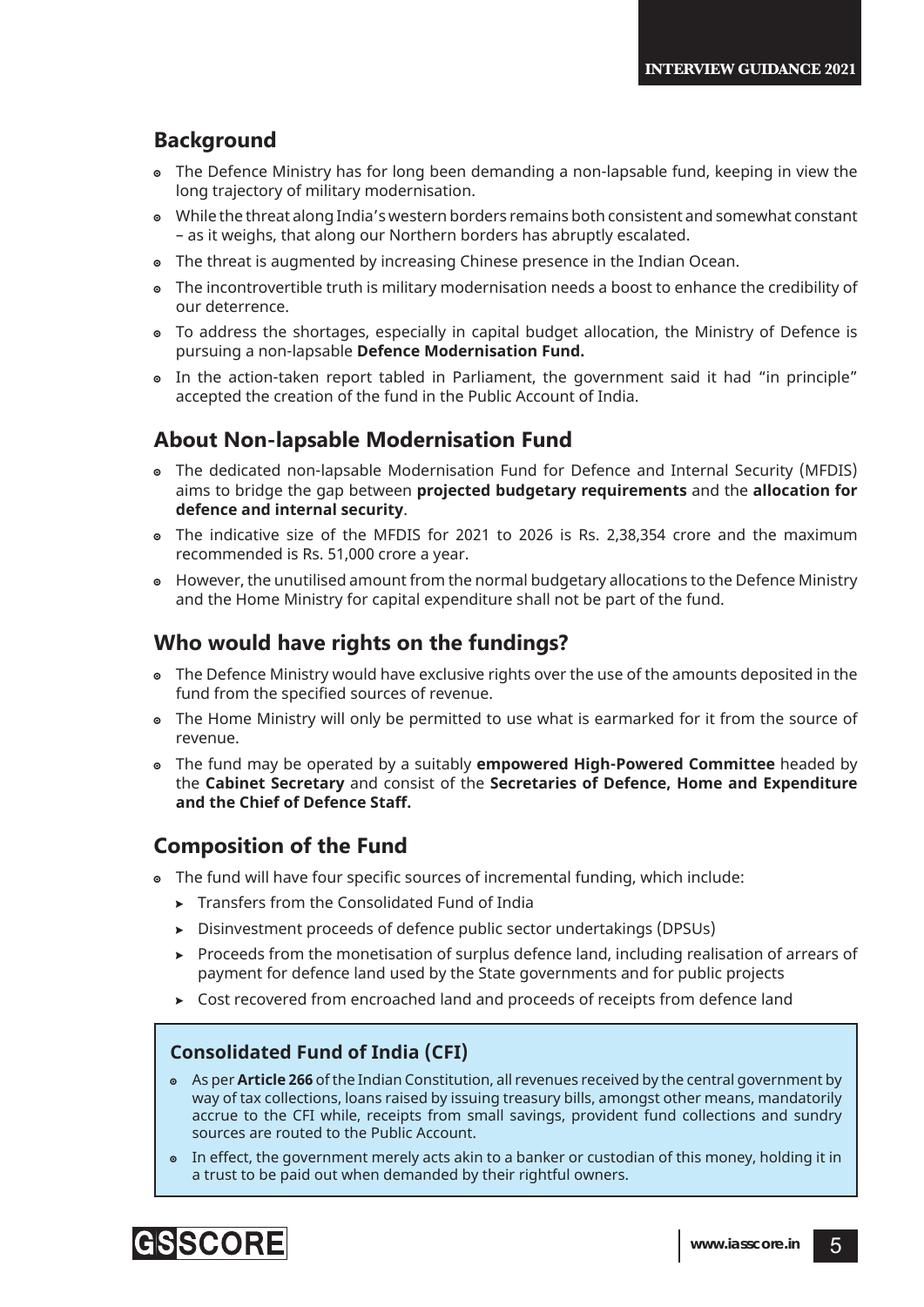## **Utilization of the Fund**

- The proceeds will be utilised for:
	- $\triangleright$  Capital investment for modernisation of the defence services
	- ! Capital investment for the Central Armed Police Forces (CAPF)
	- ! Modernisation of State police forces as projected by the Home Ministry
	- $\triangleright$  A small component as a welfare fund for soldiers and paramilitary personnel

## **What are Non-lapsable funds?**

Non-lapsable funds are the funds allocated to certain schemes of the government, which have to be spent within the current fiscal year of allocation, if not then the fund will be evaporated and cannot be used in the next fiscal.

# **3** Drug trafficking in India

## **Introduction:**

- **India is one of the world's largest illegal drug traffi ckers. Opiates, cannabis and amphetamine-type stimulants remain a major concern in the region, with record levels of cannabis treatment seized in India in 2018.**
- **Non-therapeutic use of prescription drugs, which contain controlled substances, continues to be cold. The global trend of buying drugs over the Internet, especially on 'black market' trading platforms using crypto currency has already spread throughout South Asia, including India.**

## **Dangerous drug trade in India:**

- India has become a centre of smuggling. The cocaine offered here is not limited to India; traffickers exploit this route to gain access to other countries.
- India could have been used as a feeder had it not been for the high level of interest in this drug within the country.
- The Golden Triangle is a place where the borders of Thailand, Laos, and Myanmar meet at the confluence of the Ruak and Mekong rivers. According to the United Nations Office on Drugs and Crime (UNODC), opium production has increased by 22%.
- Golden Crescent is the name given to one of the two major Asian opium production centres (the other Golden Triangle), located at the crossroads of Central, South, and Western Asia. This space passes through three nations, Afghanistan, Iran, and Pakistan, whose mountains define the piece.
- Close to the Golden Crescent and the Golden Triangle, India is at risk of drug trafficking and drugs such as heroin, hashish, and synthetic drugs produced in these areas.
- The Golden Crescent, has been a major source of heroin trafficking in the country since the early 80's when traffickers began smuggling heroin into the region via India following the Iran-Iraq war.
- Opium production in Afghanistan, high domestic demand in India, and the consolidation of state government officials and border patrols together have contributed to this increase in heroin trafficking, particularly in the Punjab sector.
- Apart from drugs, India has experienced a dramatic increase in psychotropic drug use and treatment arrangements among addicts since the late 1990s.

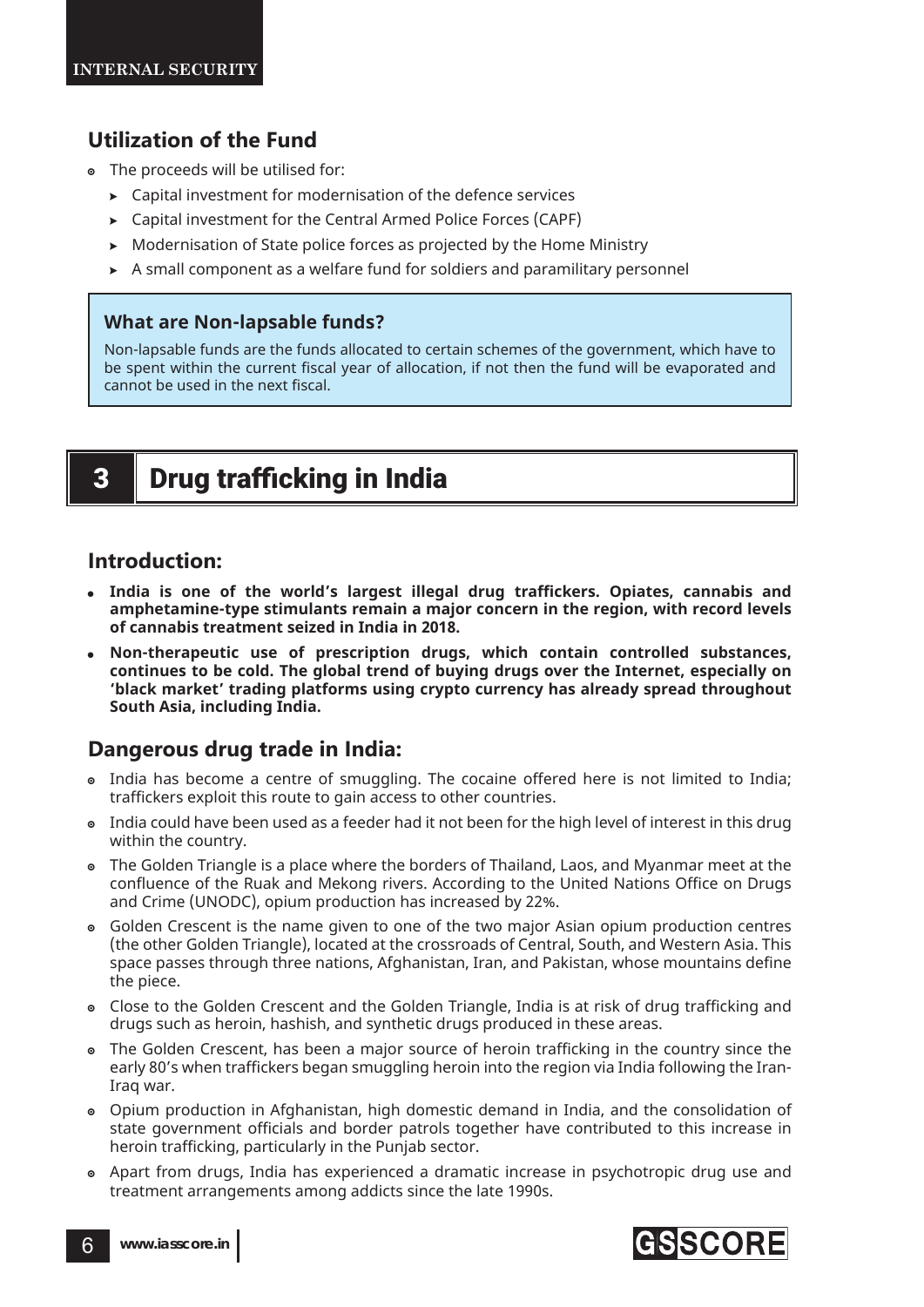- Strict drug and drug laws, rising heroin prices and easy availability of synthetic drugs have contributed to this change.
- India also produces a wide range of synthetic drugs and pre-smuggled chemicals from the country.

## **World Drug Report 2021**

- An estimated 275 million people worldwide use drugs in the past year. More than 36 million people suffer from substance abuse disorders.
- The decline in marijuana use during the epidemic has been reported in many countries.
- Non-therapeutic use of therapies has also been observed at the same time.
- According to the latest international estimates, about 5.5 percent of people between the ages of 15 and 64 used drugs at least once a year.
- More than 11 million people worldwide are estimated to be injecting drugs half of them with Hepatitis C.
- Opioids continue to account for the heavy disease burden associated with drug abuse.

## **How does it pose a threat to world security?**

- These two illegal drug traffickers pose a serious threat to national security. Violations of the country's borders by drug traffickers mean that the same routes can be used to smuggle weapons and terrorists into the country.
- Interactions between drug traffickers, criminal organizations, and terrorists are another major threat. The seizure of drugs by the arms of border guards indicates the closeness between drug traffickers and anti-racism.
- Proceeds from illicit trafficking in drugs are used to finance terrorist activities. Troops from Kashmiri, Sikhs and the northeast have used drug money to finance their 'struggle' against India.
- The high availability of drugs and drugs promotes the need for drugs and drugs by local people. The use that produces unethical behaviour thus creates a problem for law and order in society.
- This causes significant economic damage to the country due to the loss of productivity and diversion of drug care and rehabilitation resources (Population becomes a burden).

## **Conclusion**

Given these challenges, India must adopt a comprehensive approach to reducing the supply and demand for drugs and drugs. Legislation and ensuring physical security of the coast and coast by strengthening patrols and surveillance are essential. Asking for the cooperation of neighbours by entering into several bilateral and multilateral agreements on the prohibition of illicit drug and chemical trade should be halted by drug lords across the border.

# 4 Covid 19 and Naxalism

## **Context:**

**The outbreak of the COVID-19 pandemic and subsequent countrywide lockdown to prevent its transmission have variedly impacted the Indian Maoists. The lockdown has certainly increased Maoists' desperation to meet their demands of food supplies and other essentials.**

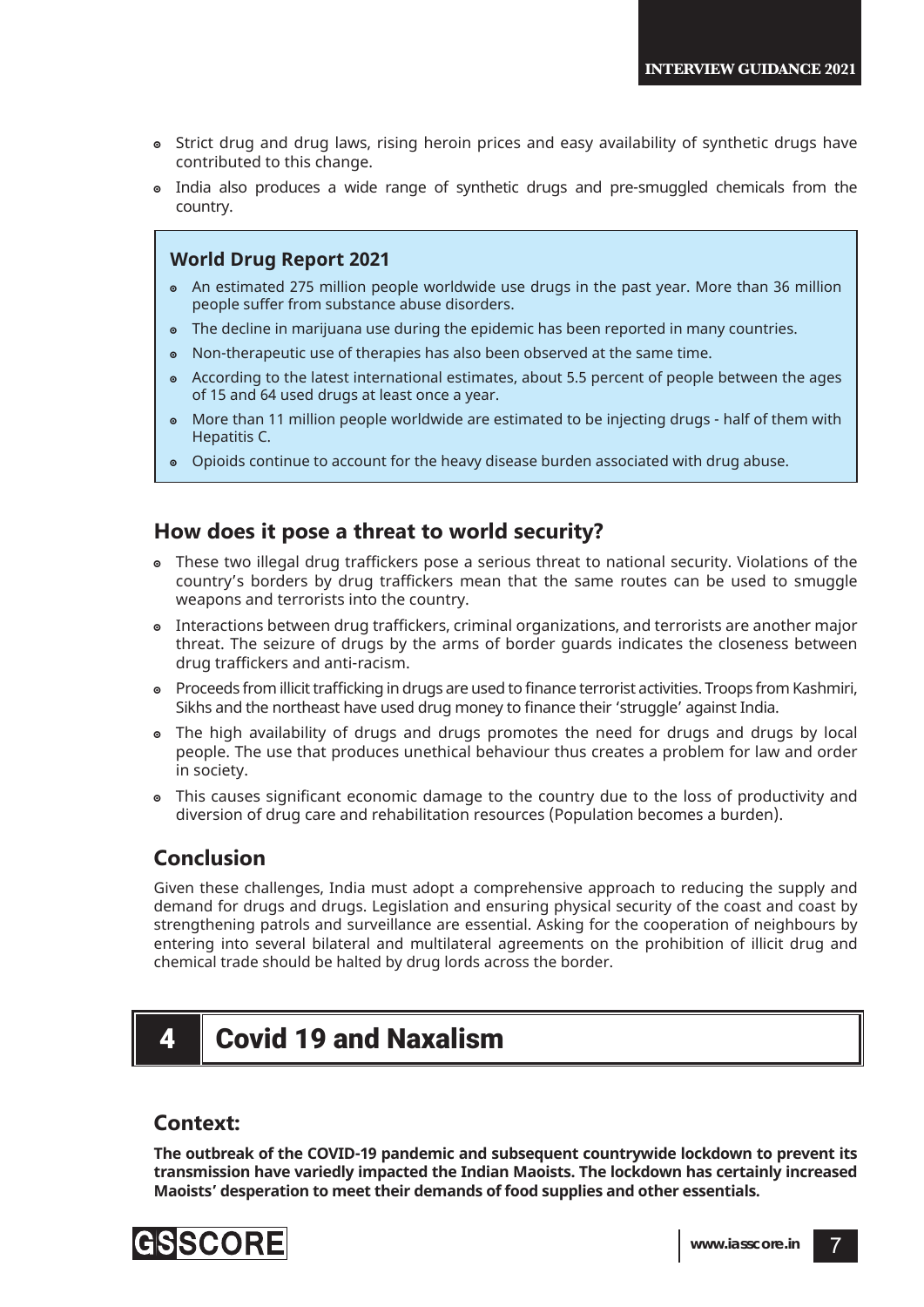## **Impact on Maoists**

- The Maoists, in all the affected wing countries (LWE), are getting their share and other essentials through a network of assistants from the local market (weekly markets).
- With the haat markets temporarily closed, they are reportedly experiencing severe food shortages.
- Also, as all economic and construction activities have been put in place in these areas to ensure the effective operation of the closure, Maoists funds have been hit hard because the dismissal of contractors, the mining industry, truck drivers, etc., makes up a large portion of their finances.

## **Impact on rural and ethnic groups**

- The Maoists reportedly devised a number of problem-solving strategies to overcome the impact of the closure of their budget and financial provision, albeit in a small way.
- The Bastar Maoists pressured the village chiefs and others to arrange food for them. In areas where residents could not afford to stockpile large quantities of rice, Maoists confiscated a



one-month free share for each of the families below the poverty line (BPL).

- Maoists are also accused of transporting displaced workers to their villages instead of money.
- The Lockdown situation has heightened the frustrations of the Maoists and exploited the local people to achieve their goals.
- Maoists are enhancing their strength and preparing for future operations. They are recruiting jobless migrants in large numbers to beef up the declining carder, especially in the area they were finding resistant initially.
- The pandemic has made the intra-state movement of the Maoist leader much easier. Now they are quickly influencing the youth, including women, to join their grass route cadre.

## A truce call made by a few Maoists to overcome the effects of lockdown

- Maoists reportedly offered a temporary fire fight earlier this month in Andhra Pradesh and Odisha provinces, especially in the Andhra Odisha Border Special Zonal Committee (AOBSZC).
- o While the Maoists' refusal to 'simplify government relief activities in their key areas in the fight against COVID-19', it is believed that this provision is beneficial and misleading.
- o Factors that could influence the Maoists' decision to launch telecommunications are: achieving possible respite so far has tightened security in their key areas, as well as increased social pressure to open the operation of COVID-19 in remote villages, which could exacerbate the plight of many needy people.

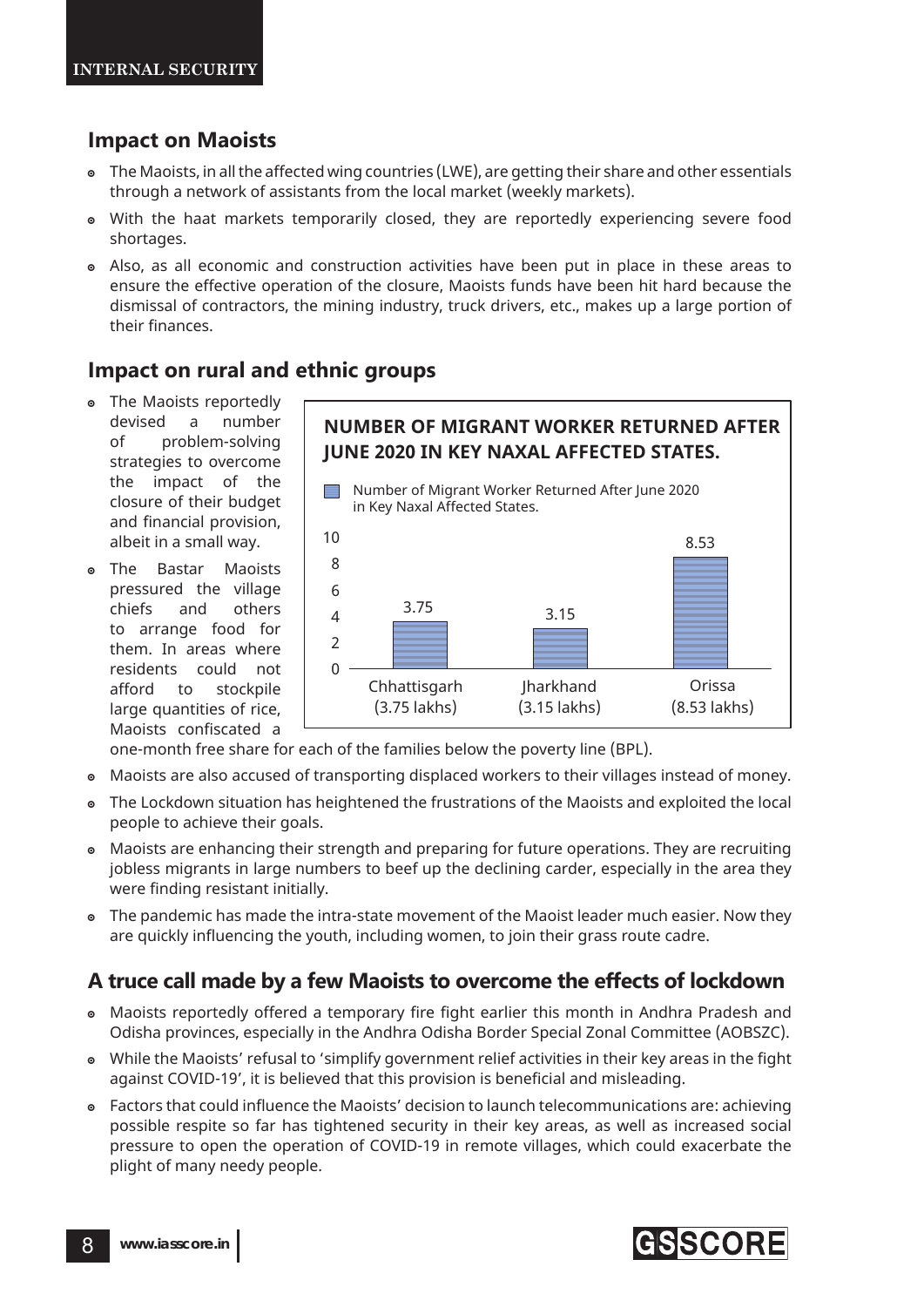The veracity of this dialogue is also disputed as it does not come from the entire Central Committee of the Communist Party of India (Maoist) or the CPI (Maoist).

## **Challenges are still there**

- The game is still not over for Naxalite as the Covid-19 crisis has brought out the conditions that favour the Naxal movement.
- Decrease in the economic condition of the people.
- The fissure within the society between having and have nots with downtrodden people believing that they were the ones who paid the price for strict lockdown and have to lose their lives while the rich increase their wealth manifold in the same period.
- This disparity in society can allow the Naxalite to gain the ground where they never reached before.
- The further economic and social distress can give enough space to Maoists to gain the lost ground.
- The April 2021 deadly attack by Maoists on a joint team of Central Reserve Police Force (CRPF), District Reserve Guard (DSG), and Special Task Force (STF) could be a possible indication of their increased strength and morale.
- It is believed that the Maoists could also offer money and enlist the jobless migrant workers returning to their villages.
- Recently, a large group of armed Maoists from Andhra Pradesh, Telangana, Maharashtra, Jharkhand, Odisha and West Bengal has reportedly joined their Bastar colleagues to up the ante against the security forces.

## **Government response and Recommendation**

- The testing time of Covid-19 is an opportunity for the government to allure the ultras to shed weapons and join the mainstream. When a restriction is already in place, the government needs to push for more non-kinetic methods for winning hearts and minds.
- Even the Maoist want the government to respond through kinetic means rather than through a developmental perspective.
- It is of no surprise that Naxalism flourished mainly in underdeveloped, mineral-rich forested areas of Central India, where they have a support base of downtrodden, uneducated, and Tribal populations.
- The percentage of people living below the poverty line is very high in the core Naxal affected area. Thus, the government's focus shall be on monitoring the migrant workers returning home and having statistical data about their employment status and livelihood condition.
- Further, the government shall focus on giving more rural-based employment opportunities to unemployed migrants. Last, the government shall keep a tight vigil on the recruitment drive carried out by Naxals in areas where migrant workers have returned in large numbers.

## **Need of Hour**

- Intergovernmental governments, administrators and founders of security need to recognize that this organization cannot be approached by law and order.
- The process of improving the conditions of the poor and the nations clearly needs to be accelerated if the organization is to be considered successful.
- Winning the hearts and minds of the people of the nation and other marginalized groups will be at the heart of the rebel plan.
- The development of road and rail infrastructure will not only boost economic growth and development but also help fight Maoist propaganda.

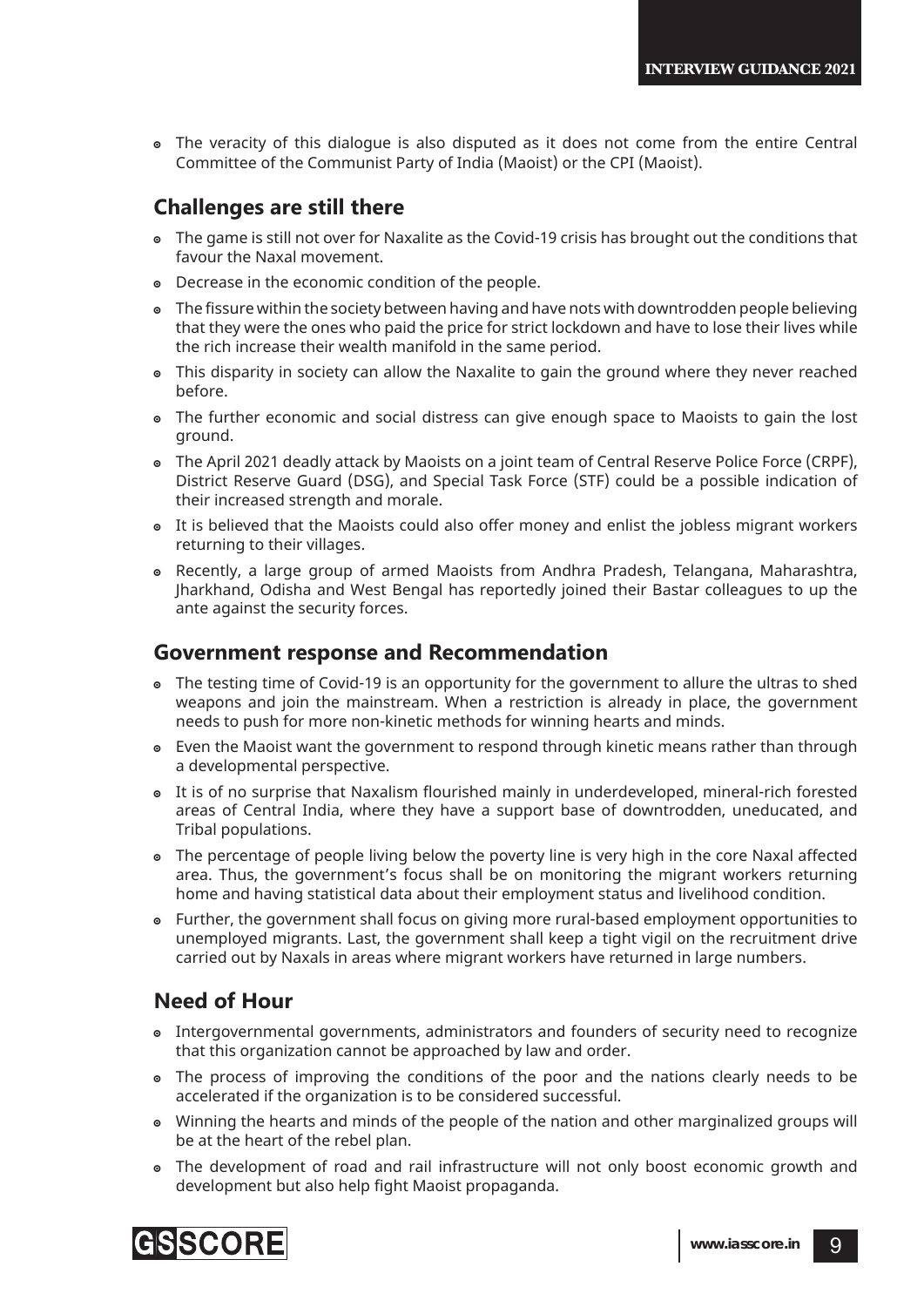- Improved road connectivity will have the effect of duplicating the security forces' performance in operations.
- Provide compensation and other life support programs to volunteers.

# **5 Draft Drone Rules, 2021 released by Ministry of** Civil Aviation

## **Context:**

**The Ministry of Civil Aviation (MoCA) has released the updated, Drone Rules, 2021 for public consultation. The Drone Rules, 2021 will replace the UAS Rules 2021 (released on 12 March 2021).**

## **About**

## **About the Drone Rules, 2021**

- ! **Applicability:** Drone Rules 2021 will apply to individuals owning, possessing, exporting, importing, manufacturing, trading, leasing, operating, transferring, or maintaining a drone in India. They don't apply to drones used by the armed forces.
- **Example 2 Issuing authority:** The certificate will be issued by the **Quality Council of India** or a certification body authorized by the government.
- **EX Drone Promotion Council:** The draft policy talks about a potential trade body called the **Drone Promotion Council** to develop "a business-friendly regulatory regime".
- The council will work on automated permissions, incubator centers, and organize drone technology events and competitions to state the draft policy.
- ! **Drone Corridor:** The rules also envision a **drone corridor** that will cater to deliveries and taxis.
- $\triangleright$  A drone taxi, or passenger drone, is a pilotless helicopter that can fly at a speed of around 130 km/hour.
- ! **Safety features:** Safety features like 'No permission no take-off' (NPNT), real-time tracking beacon, geo-fencing, etc. to be notified in the future. A six-month lead time will be provided for compliance.
- ! **Digital sky platform** shall be developed as a business-friendly single-window online system.
- ! **Airspace map:** An interactive **airspace map** with green, yellow, and red zones will be displayed on the digital sky platform.
- ! **Minimal human interface:** There will be a minimal human interface on the digital sky platform and most permissions will be self-generated.
- ! **Regulation of imports:** Import of drones and drone components to be regulated by DGFT.
- ! **Coverage:** Coverage of drones under **Drone Rules, 2021** increased from 300 kg to 500 kg. This will cover drone taxis also.

## **Why the Drone Rules are needed?**

- The new rules come over a month after India witnessed what has been described as the country's **first-ever terror attack** carried out by a UAV.
- The new rules will give a push for 'Made-in-India' drone technology.

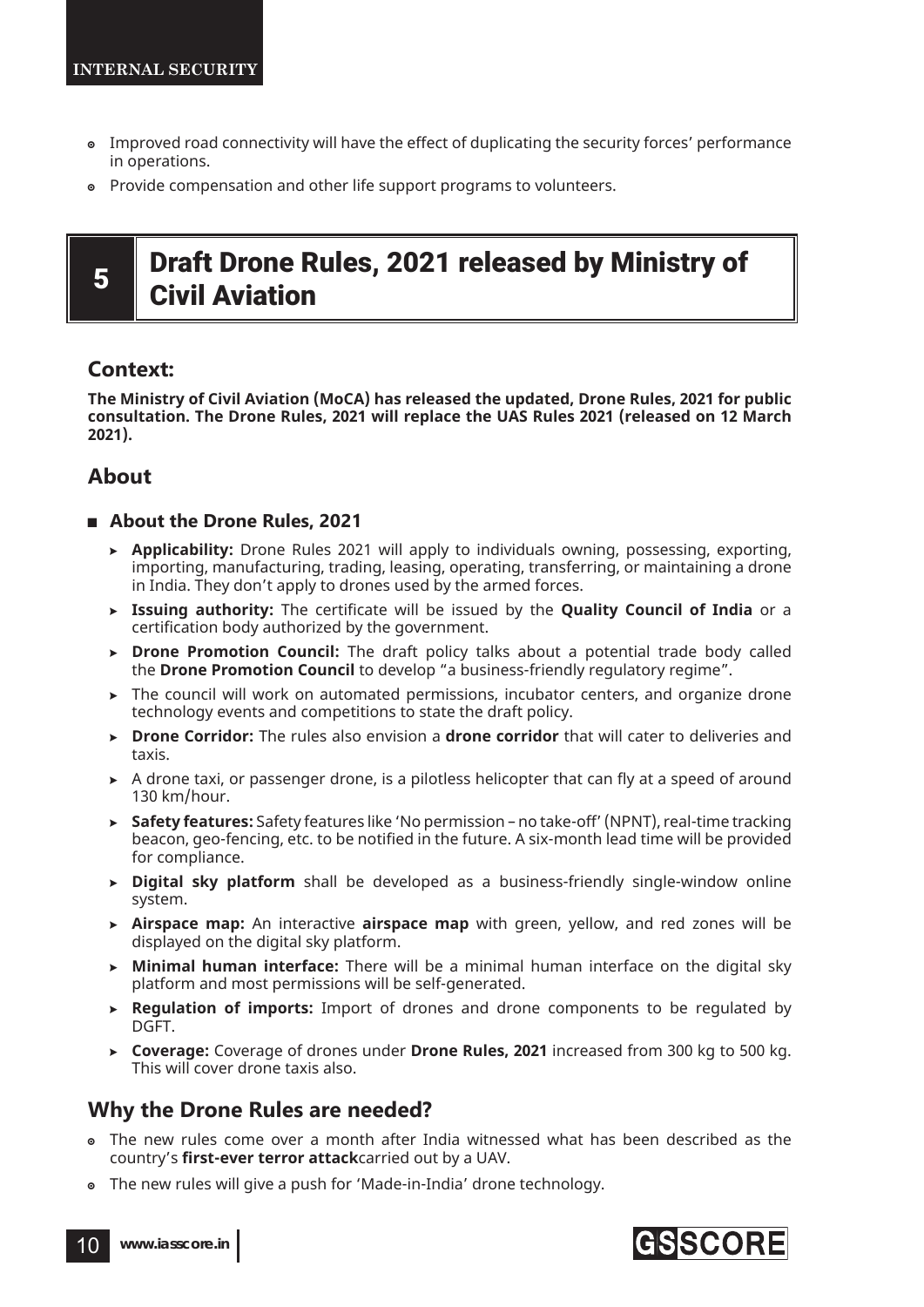## **About Drones**

- Drones are unmanned aerial vehicles that can be maneuvered remotely by a pilot.
- There are three subsets of Unmanned Aircraft:
	- **>** Remotely Piloted Aircraft
	- **EXECUTE: Autonomous Aircraft**
	- ! Model Aircraft
- Based on their weight, drones can be divided into five categories:
	- $\triangleright$  **nano** (weighing up to 250 g)
	- $\triangleright$  **micro** (250 g to 2 kg)
	- $\triangleright$  **small** (2-25 kg)
	- $\triangleright$  **medium** (25-150 kg)
	- **Large** (over 150 kg)

# 6 **Drone terror attack on Jammu base: dangerous** new turning point

## **Context:**

**The recent drone strikes at the Indian Air Force Station in Jammu and subsequent sightings of drones close to military stations have set alarm bells ringing.** 

## **Background**

- A **drone attack** was conducted on the Jammu Air Force Station on June 27 this year.
- It was the first such instance of suspected Pakistan-based terrorists deploying *unmanned* **aerial vehicles** to strike at vital installations.

## **Analysis**

## **What is a drone?**

- $\triangleright$  A drone refers to an unpiloted aircraft or spacecraft.
- ! A drone is also called an "unmanned aerial vehicle" or UAV. So, simply put, a drone is a flying robot.

## **UAVs in India**

- **Heron:** In March this year, the Indian Army leased four Heron unmanned aerial vehicles (UAVs) from Israel.
	- $\blacktriangleright$  Heron is the medium-altitude long endurance UAVs.
- **Ghatak UCAV:** The indigenously produced Ghatak UCAV is expected to make its maiden flight next year.
	- $\triangleright$  DRDO Ghatak is an autonomous stealthy unmanned combat air vehicle.

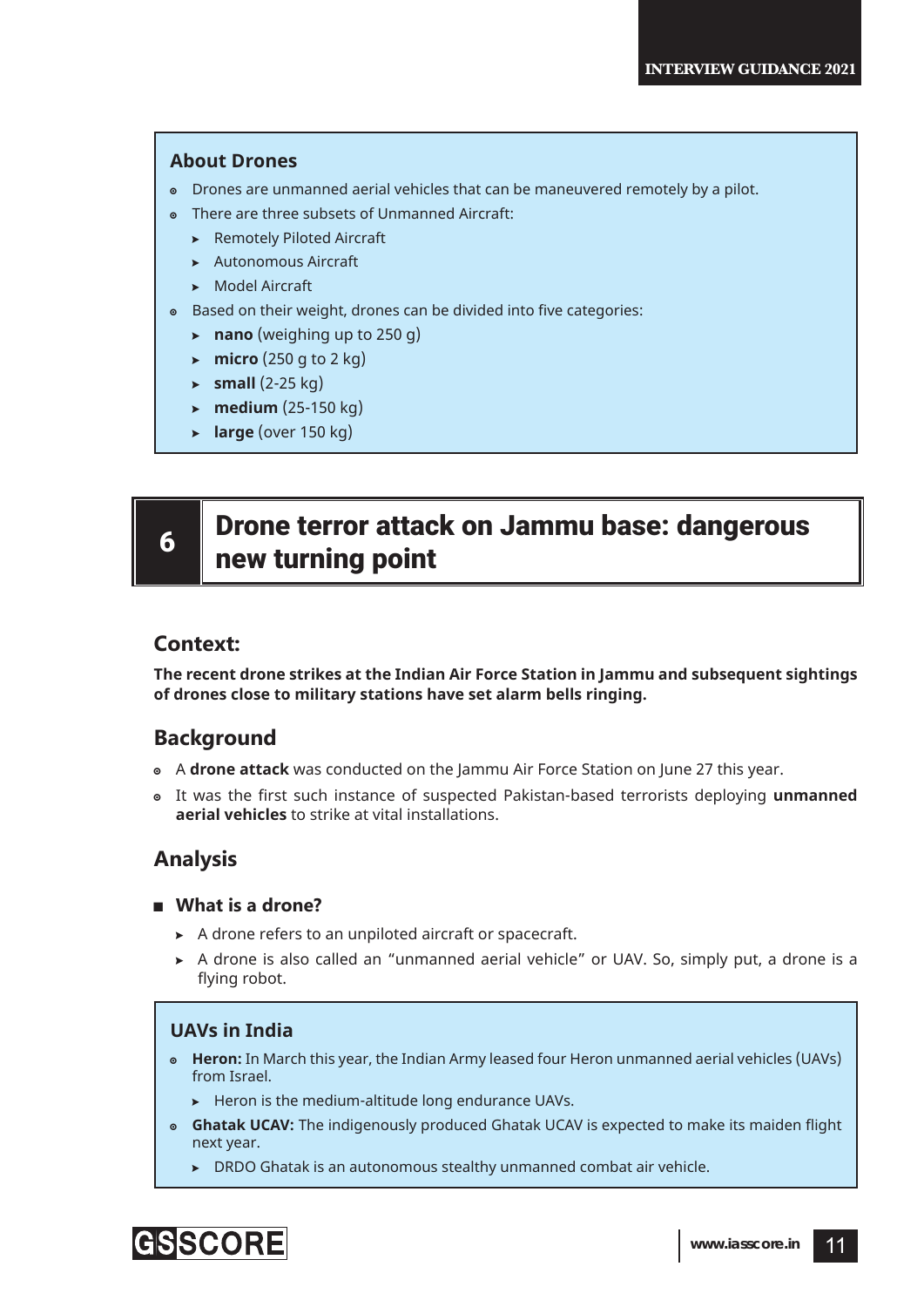- **Rustom:** The indigenous tactical surveillance UAV Rustom also seems ready for induction into the army.
	- ! Rustom is a **Medium Altitude Long Endurance unmanned air vehicle.**
	- $\triangleright$  It is being developed by Defence Research and Development Organisation for the three services, Indian Army, Indian Navy and the Indian Air Force of the Indian Armed Forces

## **What are the rules on drones in India?**

- **The Ministry of Civil Aviation recently notified the <b>Unmanned Aircraft System Rules 2021** that govern the operation of drones and similar systems in India.
- Weight is the primary basis by which the rules classify drones vis-a-vis the specific rules governing their operation.

| <b>Name</b>                | Weight                                                | <b>Permission</b>                                    |
|----------------------------|-------------------------------------------------------|------------------------------------------------------|
| <b>Nano drones</b>         | weigh less than or equal to 250gm                     | No license or permit is needed to<br>fly such drones |
| <b>Micro drones</b>        | weighing more between 250gm and<br>2kg                | UAS Operator Permit-I (UAOP-I)                       |
| <b>Small drones</b>        | can weigh more than 2kg but should<br>not exceed 25kg | UAS Operator Permit-I (UAOP-I)                       |
| <b>Medium drones</b>       | can weigh between 25kg and 150kg                      | UAS Operator Permit-II (UAOP-<br>II)                 |
| Large unmanned<br>aircraft | weigh more than 150kg                                 | UAS Operator Permit-II (UAOP-II)                     |

**Permission required from:** Director General of Civil Aviation.

## **What are the checks and bans in the Rules?**

Several checks and bans are built into the rules to prevent drones posing a security threat. For example-

- **Return to home option:** All drones have to mandatorily contain autonomous flight termination system or return to home (RTH) option.
- **Geo-fencing system:** All drones should also come with **geo-fencing mechanism.**
	- ! **Geo-fencing systems** provide a means for restricting the movement of a drone for a realworld geographic location using the global positioning system (GPS) or radio frequency identification.
- **No-permission-no takeoff:** Further, all drones, except Nano models, will have to have a **tamper-proof 'No Permission–No Takeoff (NPNT) mechanism.**
- **No-fly areas:** There are also no-fly areas for drones that include airports, strategic locations, and the LoC with Pakistan and LAC with China, etc.

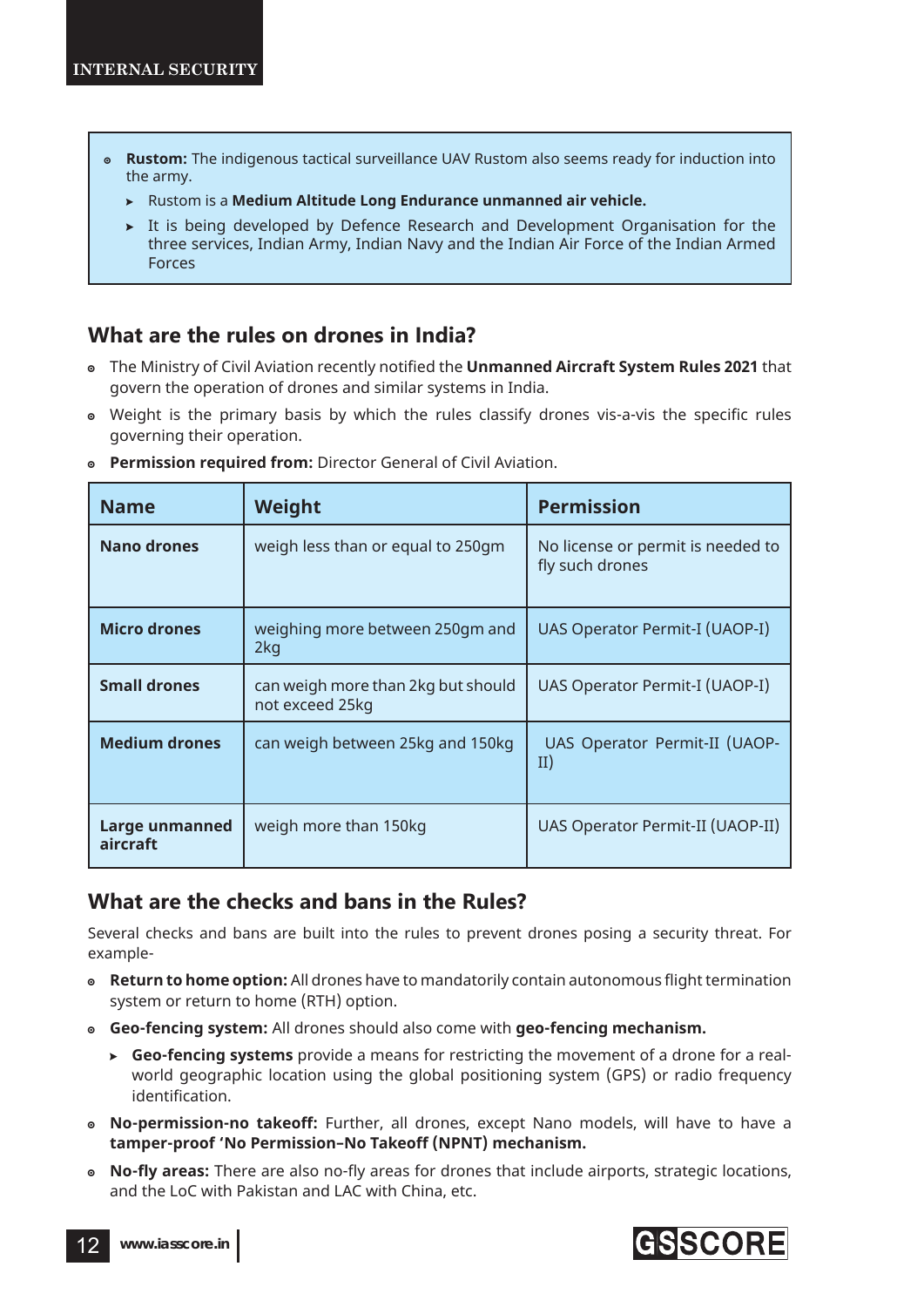## **Are UAVs the double-edged swords?**

## **Positive side**

- $\triangleright$  UAVs have myriad applications—from delivering pizzas, shooting films, inspecting pipelines and power lines to spraying crops and helping cartographers.
- $\triangleright$  UAVs have a wide variety of law enforcement application, including mapping crime scenes, providing aerial images, and 3D mapping of crash scenes.

## **Negative side**

- $\triangleright$  But like most technologies, UAVs are also double-edged swords, finding use as powerful weapons and force multipliers for the armed forces.
- ! The military UAV umbrella includes everything from **aero-models** and **decoys** to reconnaissance and **armed drones**; some provide commanders with real-time battlefield data to direct fire, while others can carry out precision strikes on targets miles away using satellite guidance.
- In fact, the latter are slowly taking over a range of dangerous missions that were flown by combat pilots earlier.

## **How UAVs have evolved over the years?**

- First **UAVs** was used in **World War II** by **Britain.**
- Initially used as **target drones (for training anti-aircraft gunners)**
- Today, they have become the indispensable robotic air warriors.
- First modern UCAV appeared in the skies over the **Golan Heights** in 1973 during the **Arab-Israeli war**.

## **Why is it a serious issue?**

- **Evade detection:** Drones fly low, they escape detection by radars and interjection by air defence systems.
- **Lack of effective policy:** No universal policy to deal with rogue drones in the country.
- **Underdeveloped capabilities:** Indian drone and anti-drone capability is still work in progress.

## **Deadly effects of drones**

- Drones have been used with deadly effect, for example,
- Yemeni soil against the Saudi oil installations.
- They have also been used militarily with great success against the **Armenians** in **Nagorno-Karabakh** by **Turkey-**supported Azerbaijani forces.
- The Chinese have used drones for aerial surveillance in **Ladakh** during the current standoff.
- The Americans have used armed drones in **Afghanistan** and in **Iraq** to eliminate terrorists, and even a high-ranking serving military officer as in the case of the **Iranian General Qasem Soleimani.**

## **Why terrorist are choosing drone technology?**

 Acts of terrorism in India have been dominated by **AK 47-wielding terrorists, fedayeen human bombs**, and **planting of IED**. However, the scenario is changing.

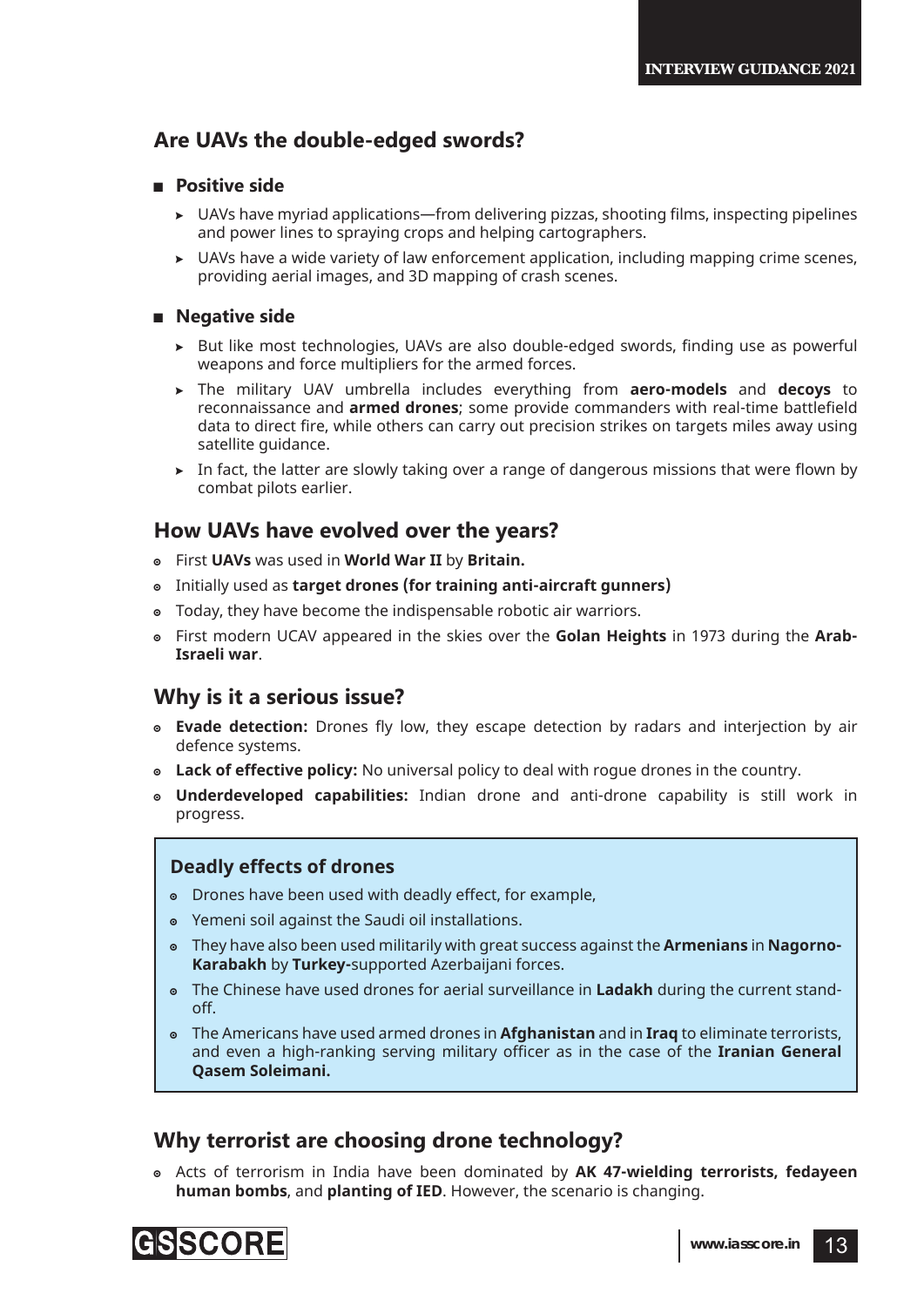- **Safety for terrorists:** Now, use of drones provides terrorists with maximum safety.
- **Cheaper deal:** Advances in technology have made the cost so low that it is cheaper than an AK-47.
- **Easily available**
- **Can be easily modified for different purposes**

## **Drone for terror**

- In 2013, Al-Qaeda attempted drone attacks in Pakistan but failed
- In 2014, Islamic State used drones in Iraq and Syria
- Islamic State, Hezbollah, and Pakistan-based terror groups use drones for terrorism

## **What immediate measures are required?**

- Drone detection system.
- $\bullet$  High-tech interception, strict regulation a must.
- UAV defences should be augmented with acquisition of detection technologies.
- The electronic warfare (EW) capabilities of the armed forces should be enhanced and these should be equipped with kinetic and directed energy kill systems on priority.

# Proposed model of the integrated theatre commands

## **Context:**

**Chief of Defence Staff General Bipin Rawat held a meeting in the backdrop of concerns about the proposed model of integrated theatre commands.**

## **About**

## **About the proposal under discussion**

- $\triangleright$  A model with four to five integrated tri-Services theatre commands is under discussion, with each command headed by a three-star officer.
- $\triangleright$  This officer, the theatre commander, will report to the Chiefs of Staff Committee (COSC), which, as the name suggests, includes the three Service Chiefs, and is headed by the CDS as its permanent chairman.
- $\triangleright$  The Service chiefs currently have all the operational control over their forces; operational powers will now move to the COSC.
- $\triangleright$  Each of these commands will have the needed assets from all three forces.

## **The proposed commands are:**

 **Maritime Theatre Command:** It will take care of all the maritime security needs of the country on both the eastern and the western seaboards, and will include air strike assets and amphibian forces of the Army.



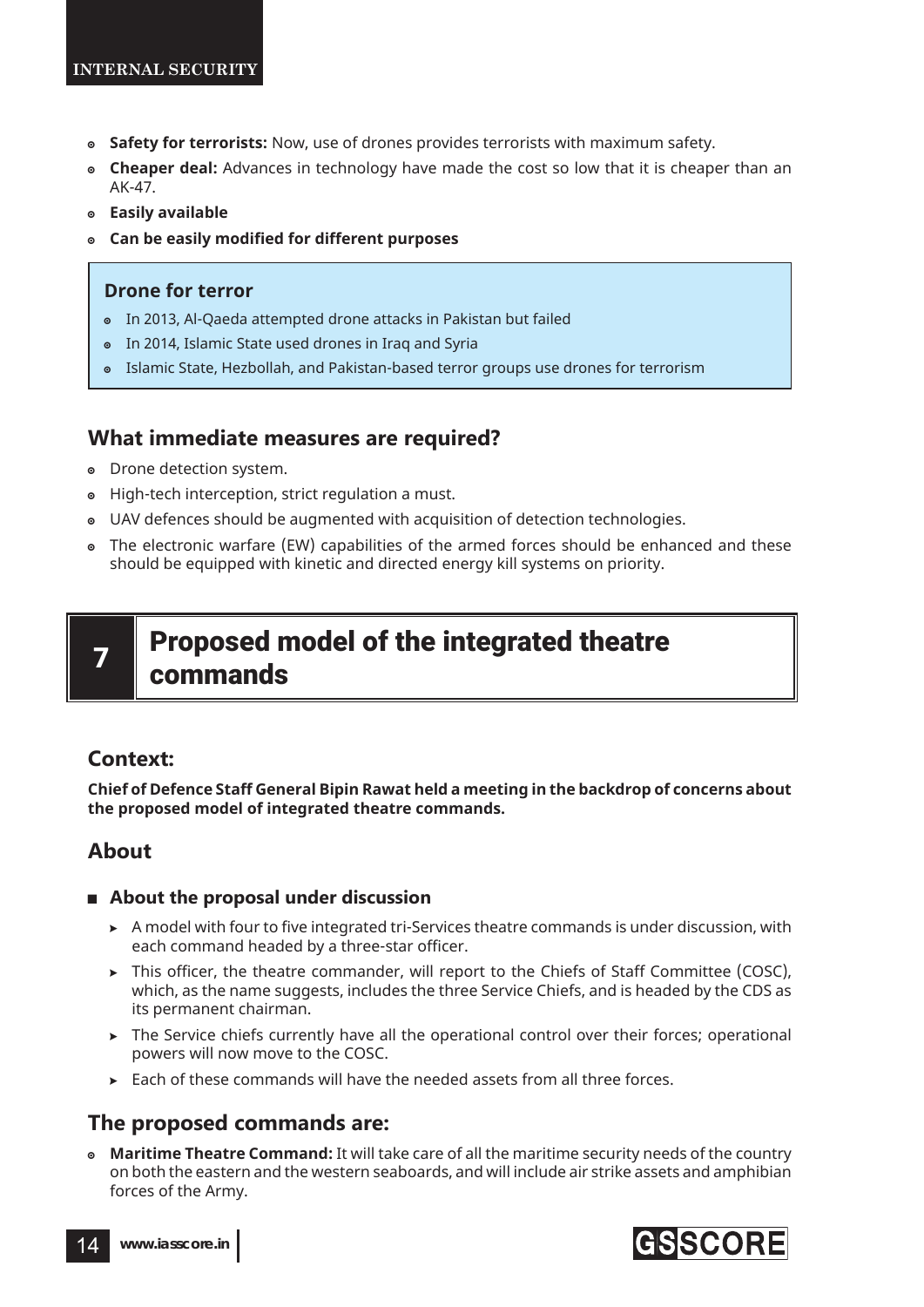- **Air Defence Command:** It will be mandated with air defence across the country and beyond. The fighter jets will have reconnaissance and surveillance assets as well.
- **Land-based commands:** Two or three land-based commands are proposed. If there are two commands, there will be one each for India's borders with China and Pakistan.
- **Logistics Command:** There will be a Logistics Command, which will have the logistics of all the Services under one person; and there will be a Training and Doctrine Command so that all Services work under a common doctrine and have some basic common training.

## **What is an Integrated theatre command?**

- It is a unified command under which all the resources of the Army, the Navy and the Air Force are pooled, depending on the threat perception.
- The commands could be geographical that will look at a border with a particular country or thematic, as a command for all maritime threats.
- Several nations in the world have theatre commands, **including the United States and China**.
- The idea of creating an integrated tri-Services command in India had been recommended at various levels after the Kargil conflict.
- Gen Rawat was appointed Chief of Defence Staff to head the integrated command.

## **Existing commands in India**

As of now, the three forces have 17 commands between them.

- **The Army has seven commands**: Northern, Eastern, Southern, Western, Central, Southwestern and Army Training Command (ATRAC).
- **The Air Force has seven as well:** Western, Eastern, Southern, Southwestern, Central, Training, and Maintenance commands.
- **The Navy has three**: Western, Eastern and Southern, of which Southern is largely about training.
- **Tri-Service Command**: There are two existing tri-Service commands as well the Andaman and Nicobar Command (ANC), which is headed by rotation by officers from the three Services, and the Strategic Force Command, which is responsible for India's nuclear assets.

## **CDS and its need**

- The creation of the Chief of Defence Staff (CDS) is a start to defence reforms. This would improve joint manship in peacetime.
- Major problems:
	- $\triangleright$  historical lack of unified war fighting strategy formulation at the apex military level
	- $\triangleright$  the unclear division of responsibility and resources between service Chiefs and Commanders in-Chief (C-in-Cs)
	- $\triangleright$  the differing natures of command and control between the three services, which manifest as differences in structural organisations.
- Treating India as one unified theatre can reduce these problems.
- This announcement was followed by the creation of a new Department of Military Affairs (DMA) to be headed by the CDS.

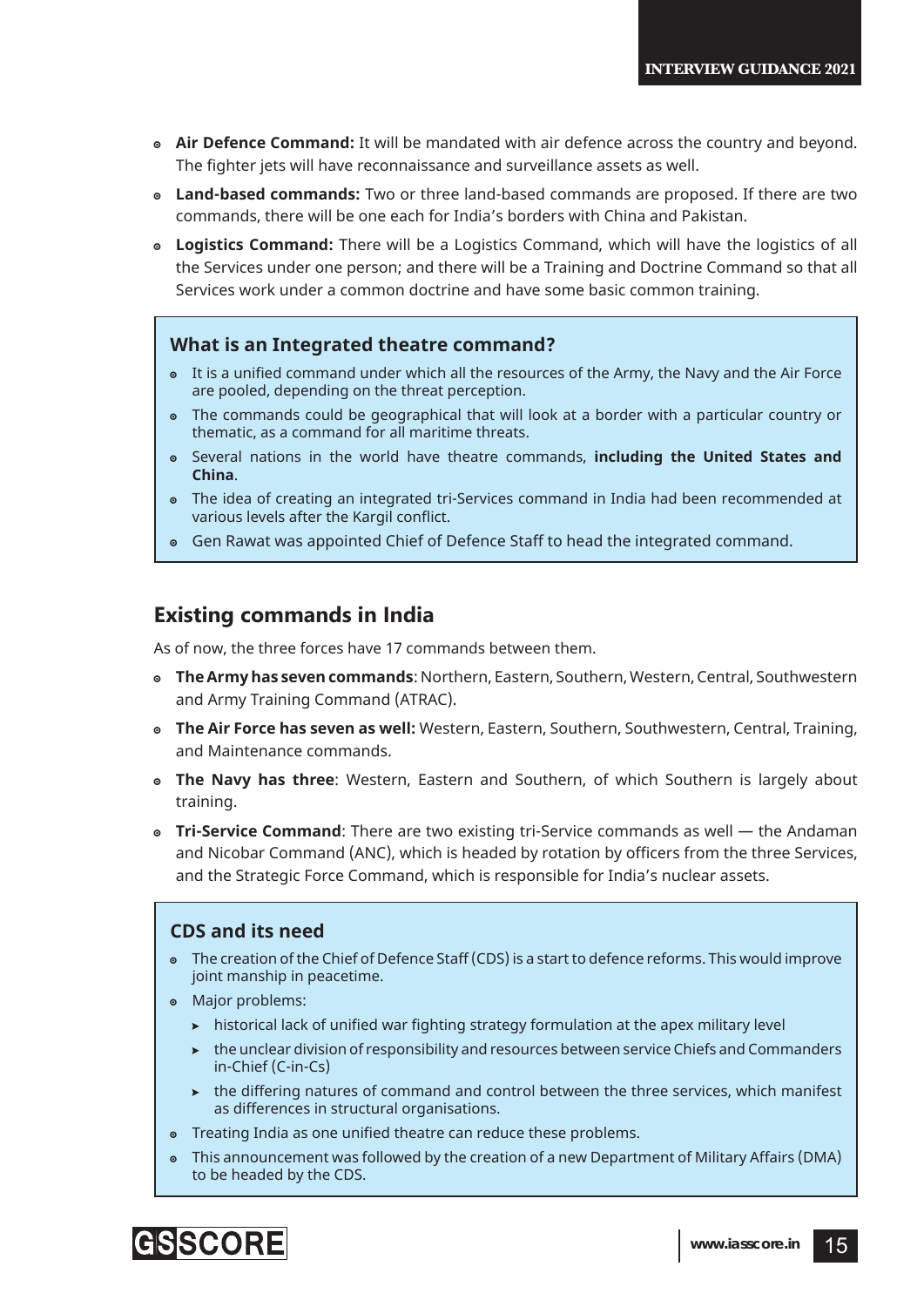## **Status of Integrated Theatre Commands in China and USA**

- Both the USA and China have well established integrated theatre commands.
- On the other hand, India is still struggling to get it.
- The area covered under the commands by both the countries can be seen in the pictures.

# 8 National Maritime Security Coordinator appointment

## **Context:**

**The Indian government is planning to create and appoint a National Maritime Security Coordinator (NMSC), two decades after the Kargil Group of Ministers' recommendation.**

## **About**

- **About the National Maritime Security Coordinator (NMSC)**
- NMSC will act as an interface between the civilian and military maritime domain to enhance security architecture and energy security in India.
- It will break the silos and cut across the turf of **Navy, Coast Guard, State Maritime Boards** to enhance maritime domain awareness and ensure a better response.
- The Maritime Security Coordinator will work under **Indian National Security Advisor** and be the **principal advisor** to the government on the maritime security domain.
- The appointment of NMSC fills the need of the hour as the Navy, Coast Guard and state maritime boards all tend to work in silos with overlapping jurisdictions and are constantly at odds with each other.
- **Agenda:** The Chinese forays into the Indian Ocean via Pakistan and Myanmar will be on top of the NMSC agenda.

## **Significance of the NMSC**

- 70 per cent of Indian trade including vital crude oil is transported through sea and the protection of sea shipping lanes is vital to India's security.
- With China moving towards a sea-based security doctrine and penetrating the Indian Ocean through Pakistan and Myanmar, the post of NMSC will be vital for maritime and energy security as Beijing plans to reach the eastern seaboard of Africa through the Indian maritime domain.
- The creation of NMSC is part of enhancing maritime capability through **Act East Policy, SAGAR (Security and Growth of All in the Region), Deep Ocean Mission and the Sagarmala project** to make **India's 12 major ports into the world-class standard.**

## **SAGAR (Security and Growth of All in the Region)**

- It is India's policy or doctrine of maritime cooperation in the Indian Ocean region.
- India unveiled its strategic vision for the Indian Ocean i.e. Security and Growth for All in the Region (SAGAR), in 2015.

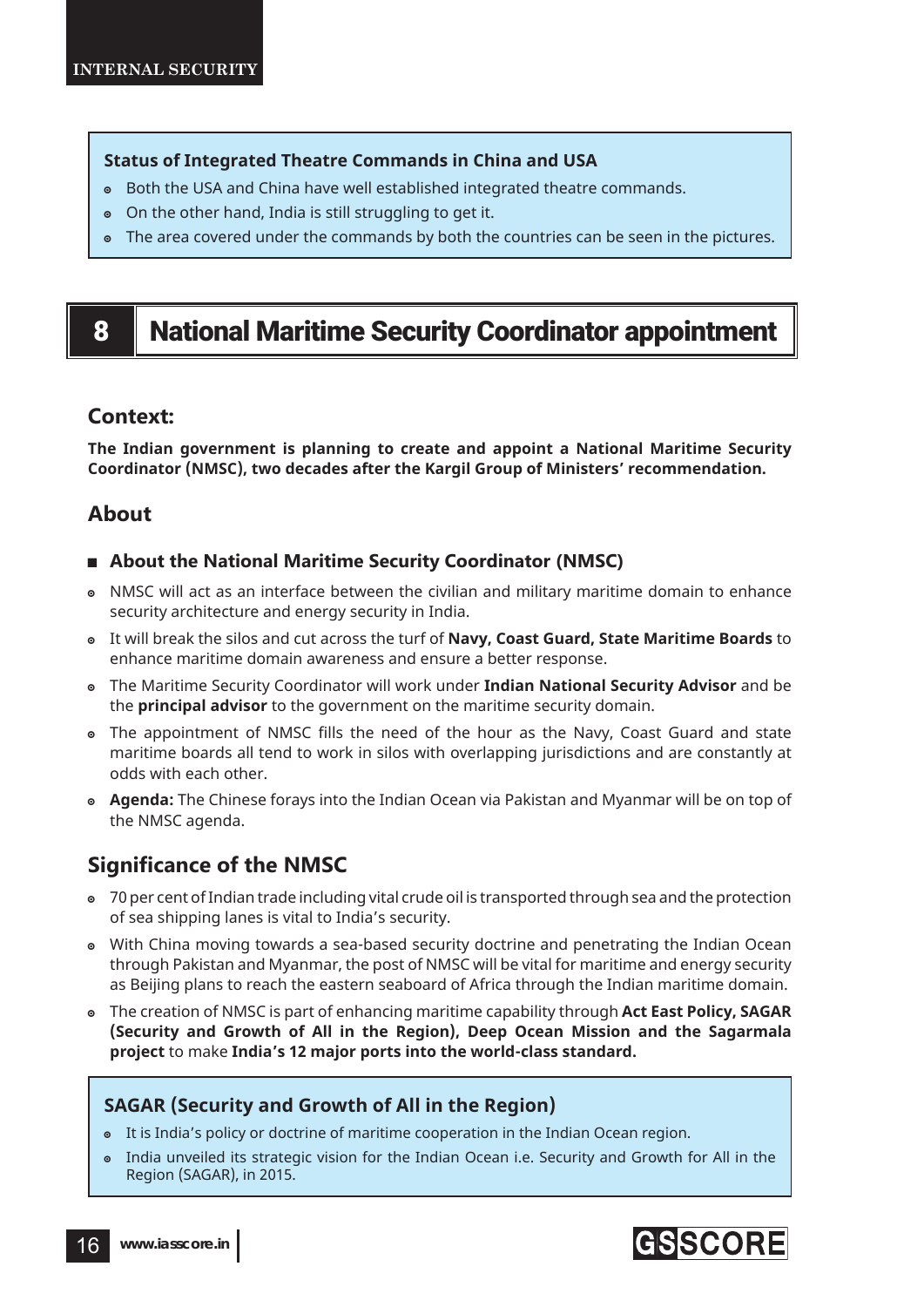### **Deep Ocean Mission**

 Deep Ocean mission is an Indian initiative to undertake deep ocean exploration focused on India's exclusive economic zones and continental shelf.

## **Sagarmala project**

- The Sagarmala Programme is an initiative by the government of India to enhance the performance of the country's logistics sector.
- The programme envisages unlocking the potential of waterways and the coastline to minimize infrastructural investments required to meet these targets.
- The project was launched in 2015.

## 9 Assessing India's Cyber Security Infrastructure

## **Context:**

**According to recent reports (New York Times and Recorded Future), Chinese state-sponsored actors may have used malware to target India's power grid system and seaports. The reports claimed that "Red Echo", a group sponsored by the Chinese state, was behind the 12 October 2020 grid failure in Mumbai.** 

## **The concept of cyber attack**

- The concept of a cyber attack or a computer network attack is rooted in this description.
- It can be described as a "deliberate exploitation of computer systems, technology-dependent enterprises and networks."
- Cyber attacks use "malicious code to alter computer code, logic or data, resulting in disruptive consequences that can compromise data and lead to cybercrimes, such as information and identity theft."
- Cyberattacks give a country another option less devastating than a nuclear attack, but capable of giving the country a strategic and psychological edge. China's recent cyber aggression can be analyzed through this lens.
- Possible reasons for increased cyber attacks from China:
	- $\triangleright$  One major factor is the border clash between the two countries in June 2020
	- $\triangleright$  Chinese may be using cyber attacks as a means of deterrence against India
	- ! Until recent years, China's focus had been on information theft
	- $\triangleright$  But Beijing has been increasingly active in placing code into infrastructure systems, knowing that when it is discovered, the fear of an attack can be as powerful a tool as an attack itself.
	- $\triangleright$  When vaccine companies are targeted, the motive could be competition

## **Different types of Cyberattacks**

**Botnet:** Botnet is a network of devices that have been infected with malicious software, such as a virus.

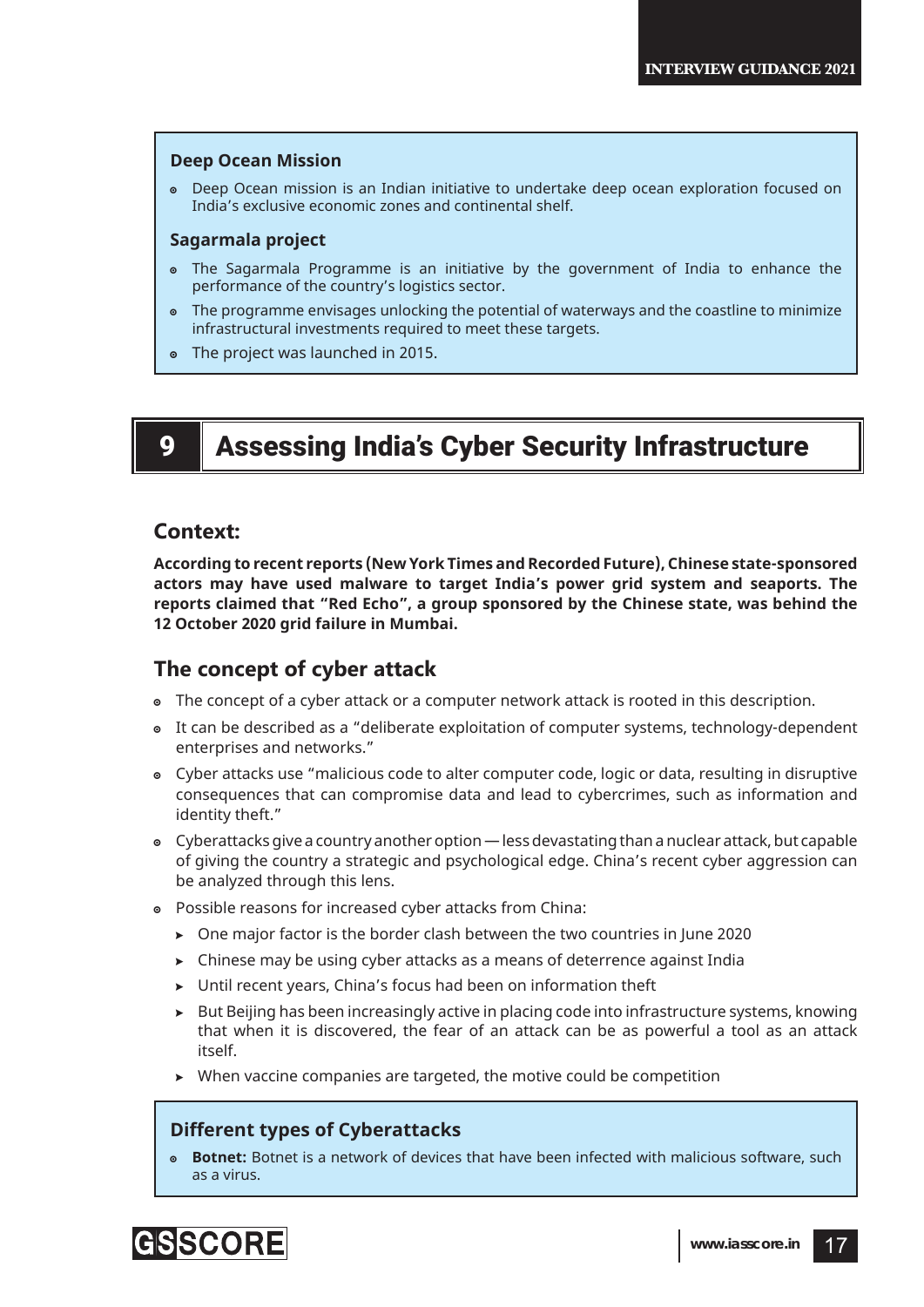- **Malware:** Malware is a term used to describe malicious software, including spyware, ransomware, viruses, and worms. Malware breaches a network through a vulnerability, typically when a user clicks a dangerous link or email attachment that then installs risky software.
- **Phishing:** Phishing is the practice of sending fraudulent communications that appear to come from a reputable source, usually through email.
- **Ransomeware:** Among the types of cyber warfare attacks, ransomware stands as one of the riskiest ones as highly critical information can be at stake. In a ransomware attack, the victim is forced to delete all necessary information from their system if they fail to pay a ransom within the timeline given by cybercriminals.
- **Trojan Horses:** A Trojan is a malware software program that aims at hacking digital devices by appearing as useful software to the victims.
- It is one of the most dangerous types of Cyberattacks. It helps attackers get financial details alongside all other confidential information of the victims.
- **Worm:** A worm is a type of malware that doesn't attack a host file and replicates itself as it travels across computers and networks and leaves copies of itself in the memory of each computer.

## **What are the major dimensions of cyber threats?**

There are three major dimensions of cyber threats:

- **Cyber Wars:** A cyber war is a "No contact" war, where the idea is to attack the critical information (CI) architecture of another state. Israel used STUXNET malware to destroy the Iranian nuclear programme.
- **Cyber Crimes:** Involves use of cyberspace for criminal activity including identity thefts and financial frauds. Eg. Adhaar card data and other biometric information has been hacked
- **Cyber Terrorism:** It is the use of cyberspace by a terrorist group for propaganda and recruitment. Eg. fake videos to incite and radicalize the vulnerable target
- Thus cyber security becomes important for the internal and well as external security of India.

## **Understanding the current state of cyber security in India:**

- **National Security Council: The National Security Council**, chaired by National Security Adviser (NSA), plays a key role in shaping India's Cyber Policy Ecosystem.
- The NSA also chairs the **National Information Board**, which is the apex body for cross-ministry coordination on cybersecurity policymaking.
- **Cyber Security Policy:** The **National Cyber Security Policy, 2013** was developed to build secure and resilient cyberspace for India's citizens and businesses.
- **IT Act, 2000:** Currently, **the Information Act, 2000** is the primary law for dealing with cybercrime and digital commerce in the country.
- **NTRO:** The **National Technical Research Organisation (NTRO)** is the main agency designed to protect national critical infrastructure and to handle all the cybersecurity incidents in critical sectors of the country.
- **NCIIPC:** The National Critical Information Infrastructure Protection Centre (NCIIPC) was established under NTRO in 2014 to facilitate the Protection of Critical Infrastructure.
- **CERT-In:** The Indian **Computer Emergency Response Team (CERT-In)** is responsible for incident responses including analysis, forecasts and alerts on cybersecurity issues and breaches.
- **Indian Cyber Crime Coordination Centre (I4C):** The Central Government has rolled out a scheme for the establishment of the Indian Cyber Crime Coordination Centre (I4C) to handle issues related to cybercrime in the country in a comprehensive and coordinated manner.

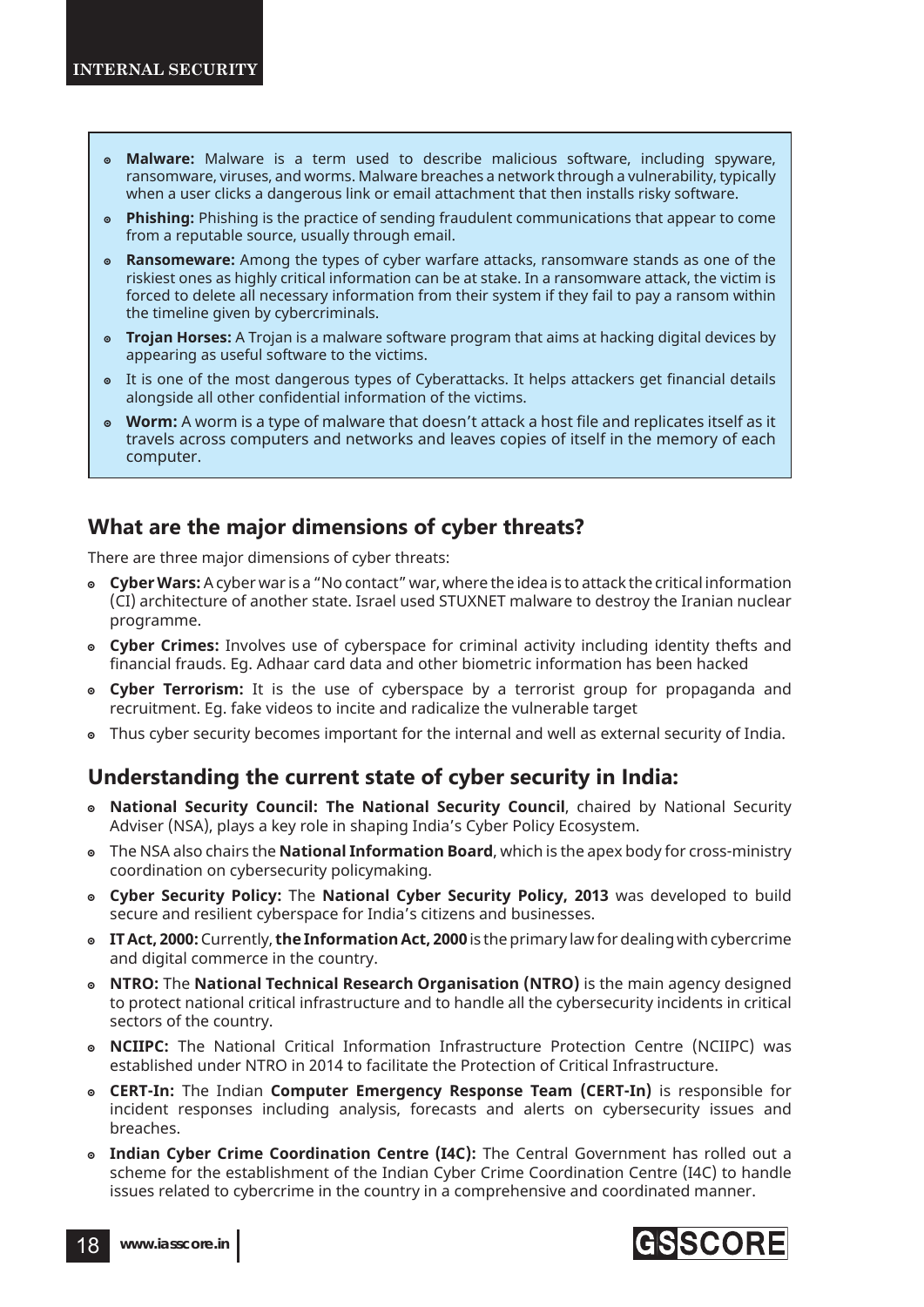## **Recent measures**

- **Cyber Crime Volunteers:** The Indian Cyber Crime Coordination Centre (I4C), under the Ministry of Home Affairs (MHA), recently launched the Cyber Crime Volunteers Program with the aim to allow citizens to register themselves as "**Cyber Crime Volunteers'**.
- While the country had earlier used **vertical surveillance (**usually state observes the citizens**)**, this new initiative is a case of **Lateral surveillance (**it is the case of social surveillance or peerto-peer surveillance**).**
- **Cybercrime reporting portal:** The Government has launched the online cybercrime reporting portal, cybercrime.gov.in to enable complainants to report complaints pertaining to Child Pornography/Child Sexual Abuse Material, rape/gang rape imageries, or sexually explicit content.
- **Cyber Swachhta Kendra:** Cyber Swachhta Kendra (Botnet Cleaning and Malware Analysis Centre) has been launched for providing detection of malicious programs and free tools to remove such programs.

## **What are the gaps in India's Cyber Security?**

- The Institutional Framework has been plagued with **concerns around**
	- ! **lack of effective coordination**
	- ! **overlapping responsibilities**
	- ! **lack of clear institutional boundaries and accountability**
- **Outdated strategies:** India's National Cyber Security Strategy, which has been drafted by the NSC  $-$  a much-needed update to the National Cyber Security Policy 2013  $-$  is yet to be released.
- **<sup>** $\circ$ **</sup> Inappropriate approach to deal with cyber conflict:** India is also yet to clearly articulate a **doctrine** that holistically captures its approach **to cyber conflict**, either for conducting offensive cyber operations, or the extent and scope of countermeasures against cyber attacks.
- **Absence of credible cyber deterrence strategy:** The absence of a credible cyber deterrence strategy means that states and non-state actors alike remain incentivized to undertake lowscale cyber operations for a variety of purposes — espionage, cyber crime, and even the disruption of critical information infrastructure.

**International Telecommunication Union** (a specialized agency of UN), ranked India HIGH in commitment to cyber security in its **'Global Cyber Security Index -2018'**

## **What measures are required?**

- **Effective strategy and transparency:** Clearer strategy and greater transparency are the need of the hour to improve India's cybersecurity posture.
- **Better coordination:** Improved coordination is needed between the government and the private sector, as well as within the government itself — and at the national and state levels.
- **Focus on creating secure cyber ecosystem:** A clear public posture on cyber defence and warfare boosts citizen confidence, helps build trust among allies, and signals intent to potential adversaries, thus enabling a more stable and secure cyber ecosystem.
- **Learning from expertise:** A key opportunity herein is a precise articulation of how international law applies to cyberspace, which could mold the global governance debate to further India's strategic interests and capabilities.

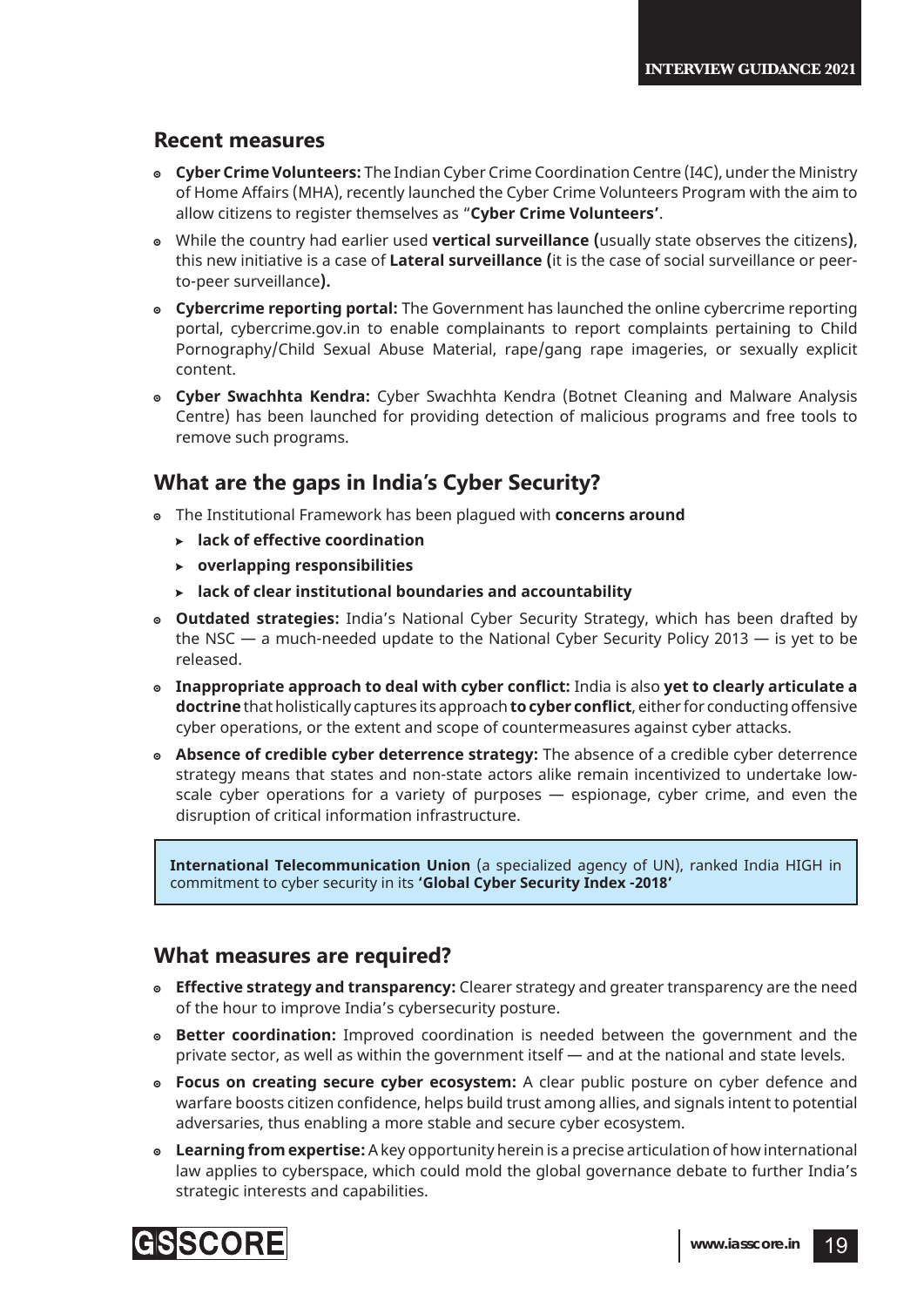In particular, this should include positioning on not just non-binding norms but also legal obligations on 'red lines' with respect to cyberspace-targets that should be considered illegitimate due to their significance for human life, such as health-care systems, electricity grids, water supply, and financial systems.

# 10 Surveillance reform: The need of Hour

## **Context:**

**Recently a report named 'Pegasus Project' was published that says that over "300 verified** Indian mobile telephone numbers were targeted using spyware made by the Israeli firm, **NSO Group.**

## **Background**

## **Surveillance in India**

- In India the government can surveillance through existing laws that offer impunity for surveillance. However, there are several issues associated with the surveillance regime.
- The Indian surveillance government relies on existing provisions under **the Indian Telegraph Act of 1885** and the **Information Technology (IT) Act of 2000.**
- These provisions are problematic and give the government complete anonymity regarding its capture and monitoring functions.
- While the provisions of the **Telegraph Act** relate to telephone conversations, IT Act deals with all communications made using a computer application.
- **Section 69 of the IT Act** and the **Restrictions Act of 2009** does not work better than the Telegraph Act, and it provides even the weakest protection against those tested.
- There is no provision, however, that allows the government to hack into anyone's phones as hacking of computer equipment, including cell phones and applications, is a criminal offense under the IT Act.
- However, self-monitoring, whether under the law or outside of it, is a gross violation of the fundamental rights of citizens.

## **What is Pegasus?**

- Pegasus is a spyware that works by sending an exploit link.
- If the target user clicks on the link of spyware, the malware or the code that allows the surveillance is installed on the user's phone.
- Once the Pegasus is installed, the attacker has complete access to the target's phone.
- The first case on Pegasus's spyware operations emerged in 2016, when Ahmed Mansoor, a human rights activist in the UAE, was targeted with an SMS link on his iPhone 6.
- Apple responded by making out an update to "patch" or fix the issue.
- Pegasus delivers "a chain of zero-day exploits to penetrate the security features on the phone and installs Pegasus without the user's knowledge or permission.

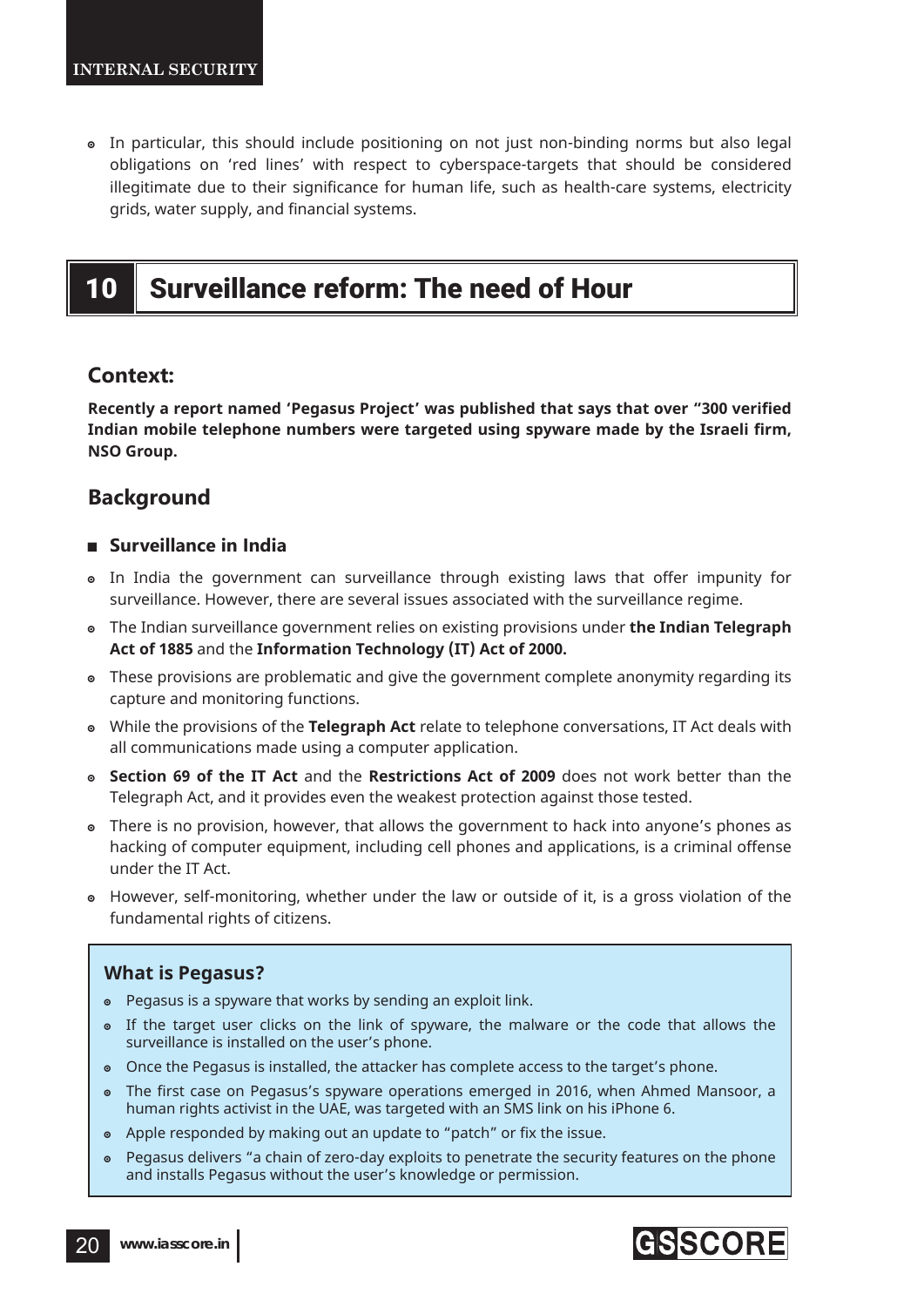## **About the Pegasus Malware Attack**

- The surveillance was carried out on users in 20 countries, "between in and around April 2019 and May 2019".
- The surveillance was carried out by using a spyware tool called **Pegasus** that was developed by an **Israeli firm, the NSO Group.**
- Only a missed call on the app was all that was needed to install the software on the device.
- No clicking on a misleading link was required.

## **"Zero-day exploit"**

 It is a completely unknown vulnerability. Even the software manufacturer is not aware of it, and there is, thus, no patch or fix available for it.

## **Impact**

- **Threat to Freedom of the Press:** Monitoring affects media freedom. In 2019, similar allegations were made about Pegasus' use of journalists and human rights activists.
	- ! The World Press Freedom Index produced by Reporters Without Borders ranked India in 142 out of 180 countries by 2021.
	- $\triangleright$  Privacy and free speech are what enable good reporting. They protect journalists from the threat of private and public sanctions through official reporting.
- **Contrary to the Right to Privacy:** The very existence of a security system affects the right to privacy and the exercise of freedom of speech and personal freedom under Articles 19 and 21 of the Constitution, respectively.
	- $\triangleright$  Fear of citizens knowing that their email is being read by the government could affect their ability to express, accept and discuss unfamiliar ideas.
	- $\triangleright$  In the absence of secrecy, the safety of journalists, especially those whose work criticizes the government, and the personal safety of their sources are at stake.
- **State of Authorization:** Employment promotes the spread of dictatorship in the public service because it allows managers to exercise an unequal amount of power in the citizenry and have an impact on their lives.
- **Against Procedure:** Employment, when fully implemented by an authority, reduces Articles 32 and 226 of the Constitution as is the case in private.
	- $\triangleright$  Therefore, the affected person cannot show a violation of their rights. This violates not only the purposes of proper procedure and separation of powers but also violates the requirement of process protection as mandated in **Puttaswamy v. Union of India (2017).**

## **Analysis**

### **Issues with Surveillance system**

- $\triangleright$  Monitoring itself, whether under the law or outside of it, is a gross violation of the fundamental rights of citizens.
- ! **Violations of freedom of speech:** The existence of a system of surveillance affects the right to privacy and the exercise of freedom of speech and personal freedom under **Articles 19** and **21** of the Constitution, respectively.
- $\triangleright$  It prevents people from learning and exchanging strange, controversial or provocative ideas.
- **There is no element of legal scrutiny:** There is also no space for the intended person to go to court of law before or during or after or acts of observation as the system itself is confidential.

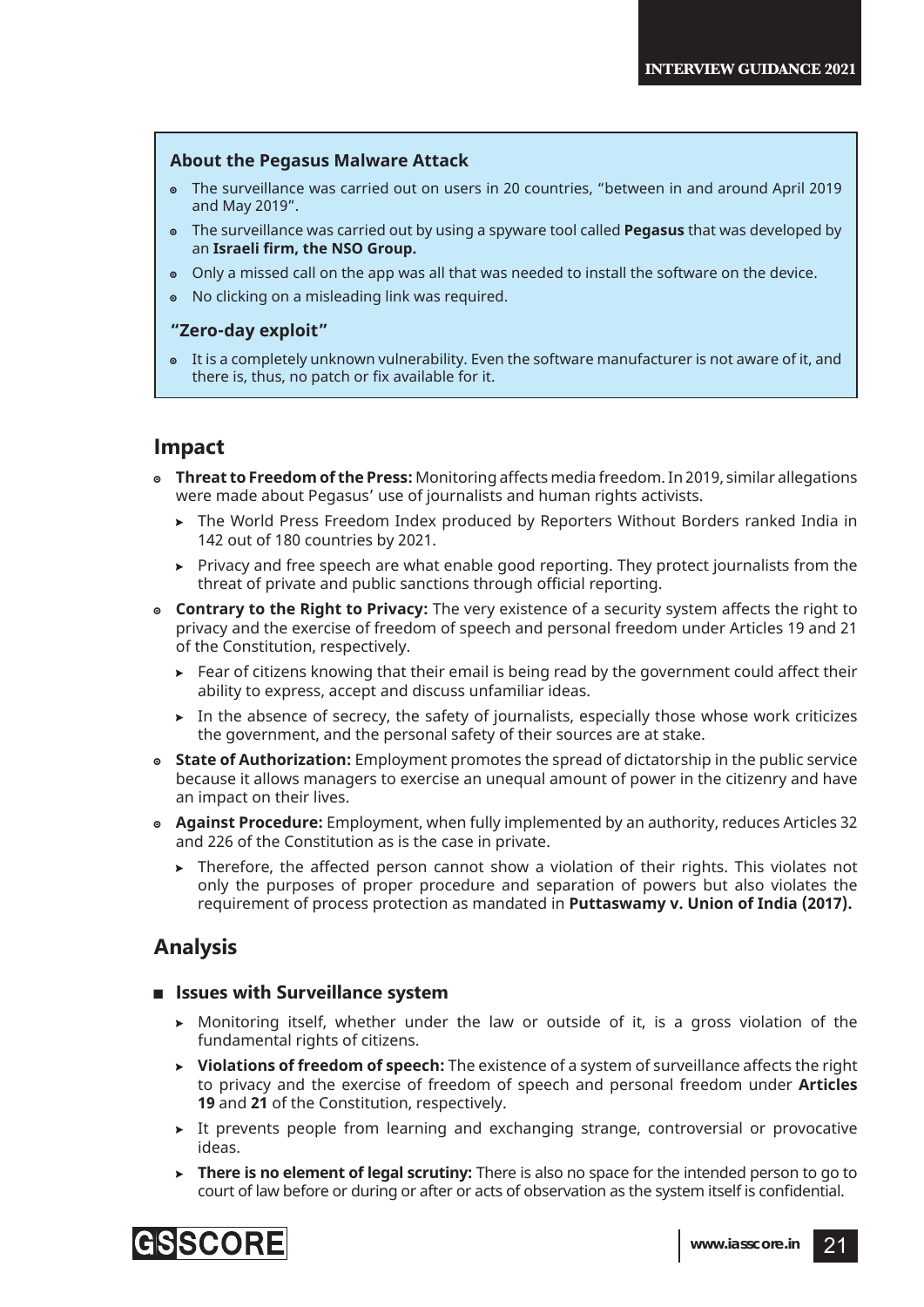- ! **No oversight:** In the absence of parliamentary or legislative oversight, electronic surveillance gives the council the power to influence both subject matter and all categories of people, resulting in a negative impact on free speech.
- **Opposition to the separation of powers:** Constitutional officials such as the sitting judge of the Supreme Court have been reported to be under the control of Pegasus.
- $\triangleright$  The acquisition of immeasurable power by a single branch of government threatens the separation of state power.
- ! Existing provisions are not enough to prevent the spread of dictatorship because they allow the authorities to use an unequal amount of power.

## **What measures are required?**

- **Administrative Justice:** In order to satisfy the principle of "proper legal process", to maintain the separation of powers effectively and to meet the requirements of procedural protection and environmental justice, it is necessary to consider judgments.
- Only the judiciary can determine whether certain conditions of oversight are equal, whether there are other complex mechanisms in place, and balancing the need for government objectives with the rights of the people affected.
- The need to oversee the processes of general surveillance systems, as well as the investigation into Pegasus burglary, is also important because leaked details of the target numbers contained the telephone number of a sitting High Court judge sitting, which also casts doubt on Indian independence.
- Monitoring conversion is a need for an hour in India as a complete overhaul of the monitoring framework is outdated.
- Not only is the existing security weakened but the proposed law relating to the protection of personal data of Indian citizens fails to address scrutiny while providing extensive relief to government officials.
- There needs to be greater clarity in the system as in the current system, organs of state are not accountable to anyone other than government itself.
- The current argument, therefore, is not about 'whether to be watched at all', but about 'how, when, and what kind of surveillance'.
- If the purpose of Protecting national security can be achieved through minor violations of fundamental rights, the government is constitutionally obliged to implement a mechanism that, in fact, involves minor violations.
- Changes in the Indian surveillance regime should include code of conduct that looks at the ethical aspects of employment.

# **Need to Understand Cyber Threats before fighting** them

## **Context:**

**National Cyber Safety and Security Standards is carrying out extensive awareness, training and education campaigns, so that the public are made aware of the dangers of the internet, and how they should be careful and avoid falling into cyber traps. Understanding the concept of cyber threats is important to handle the issue.**



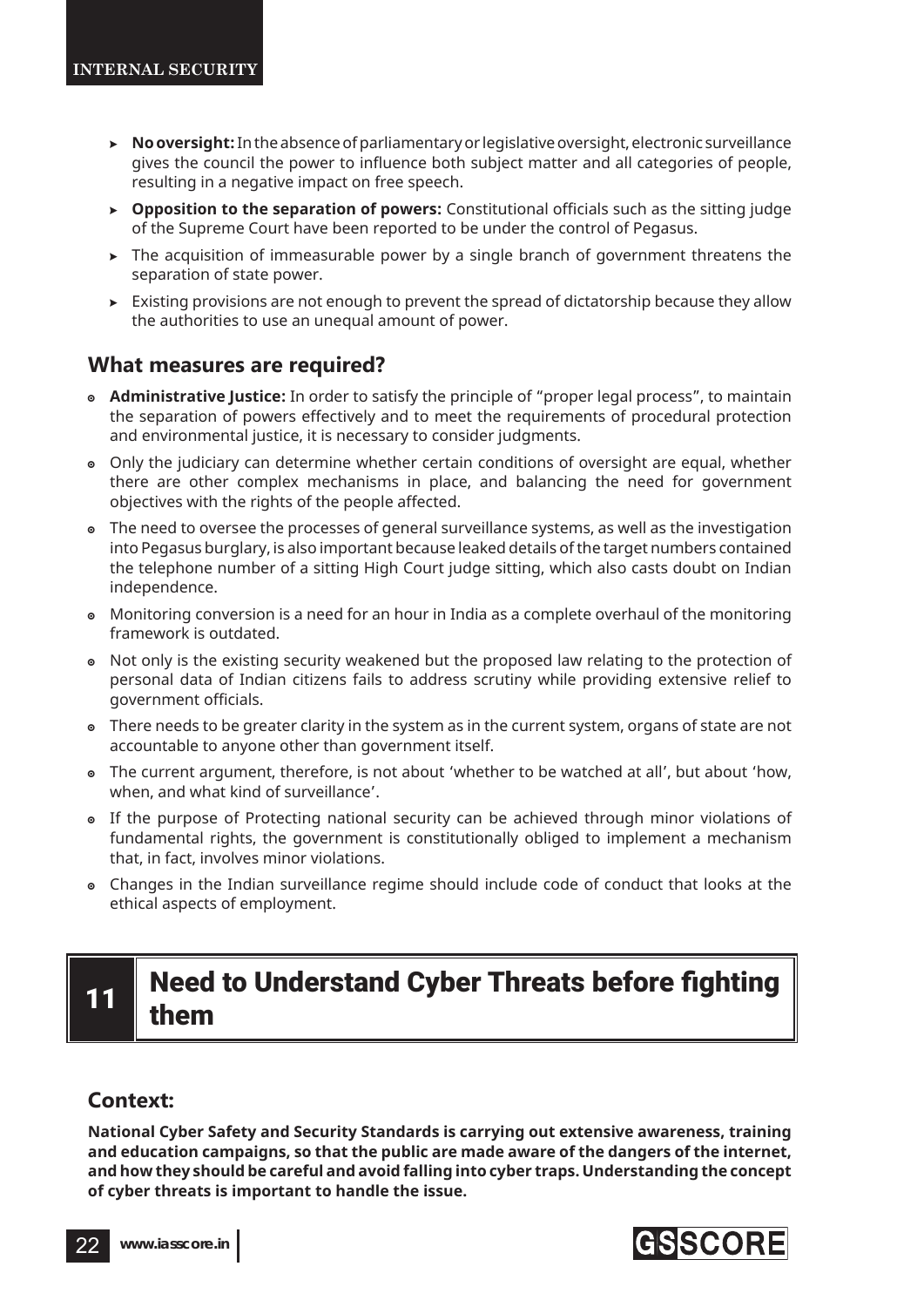## **How Vulnerable is India?**

- o India's cyber security chief Gulshan Rai told Parliament's finance standing committee in July 2017, that cyber threats had evolved swiftly from viruses and "nuisance" attacks in the early 2000s to sophisticated malware and advanced denial of service, and could pose the risk of severely destructive attacks by 2020.
- With little control over the hardware used by Indian Internet users as well as the information that is carried through them, India's national security architecture faces a difficult task in cyberspace.
- India's infrastructure is susceptible to four kinds of digital intrusions: espionage, which involves intruding into systems to steal information of strategic or commercial value; cybercrime, referring to electronic fraud or other acts of serious criminal consequence; attacks, intended at disrupting services or systems for a temporary period; and war, caused by a large-scale and systematic digital assault on India's critical installations.

## **Cyber Crimes**

- **Cyber Defamation:** In simple words, it implies defamation by anything which can be read, seen or heard with the help of computers/technology.
- **Corporate Cyber Smear:** Harmful and defamatory online message has been termed as corporate cyber smear.
- **Digital Forgery:** Digital forgery implies making use of digital technology to forge a document.
- **Online Gambling:** The act of gambling is categorized as an offence in some countries and has a legal sanctity in others. The main concern with online gambling is that most virtual casinos are based offshore making them difficult to regulate.
- **Online sale of illegal articles:** There are certain articles like drugs, guns, pirated software or music that might not be permitted to be sold under the law of a particular country.
- **E-mail spamming/e-mail bombing:** Spam refers to sending of unsolicited messages in bulk. Technically, it overflows the limited-sized memory by excessively large input data. In relation to e-mail accounts, it means bombing an e-mail account with a large number of messages maybe the same or different messages.

## **Cyber Terrorism**

Cyber terrorism is the convergence of terrorism and cyber space. It is generally understood to mean unlawful attacks and threats of attacks against computers, networks, and information stored therein when done to intimidate or coerce a government or its people in furtherance of political or social objectives.

- **Pakistan/India Conflict:** As tensions between the neighboring regions of India and Pakistan over Kashmir grew over time, Pro-Pakistan cyber-terrorists and recruited hackers began to target India's Internet Community. Groups such as G-Force and Doctor Nuker have defaced or disrupted service of several major entities in India such as the Zee TV Network, The India Institute of Science and the Bhabha Atomic Research Center which all have political ties.
- **Tamil Tiger Attempt:** In 1998, with surges of violence committed in Sri Lanka over several years, the group known as the Tamil Tigers, a violent guerrilla organization, bombarded Sri Lankan embassies with over 800 e-mails a day.
- **ISIS:** Recent activities of ISIS in Middle East and series of videos released by them are potential cyber terrors. They are using Cyber space for their propaganda and for influencing vulnerable people to join ISIS. It is threat to the world and the way they are growing needs global cooperation to check them before they create havoc.

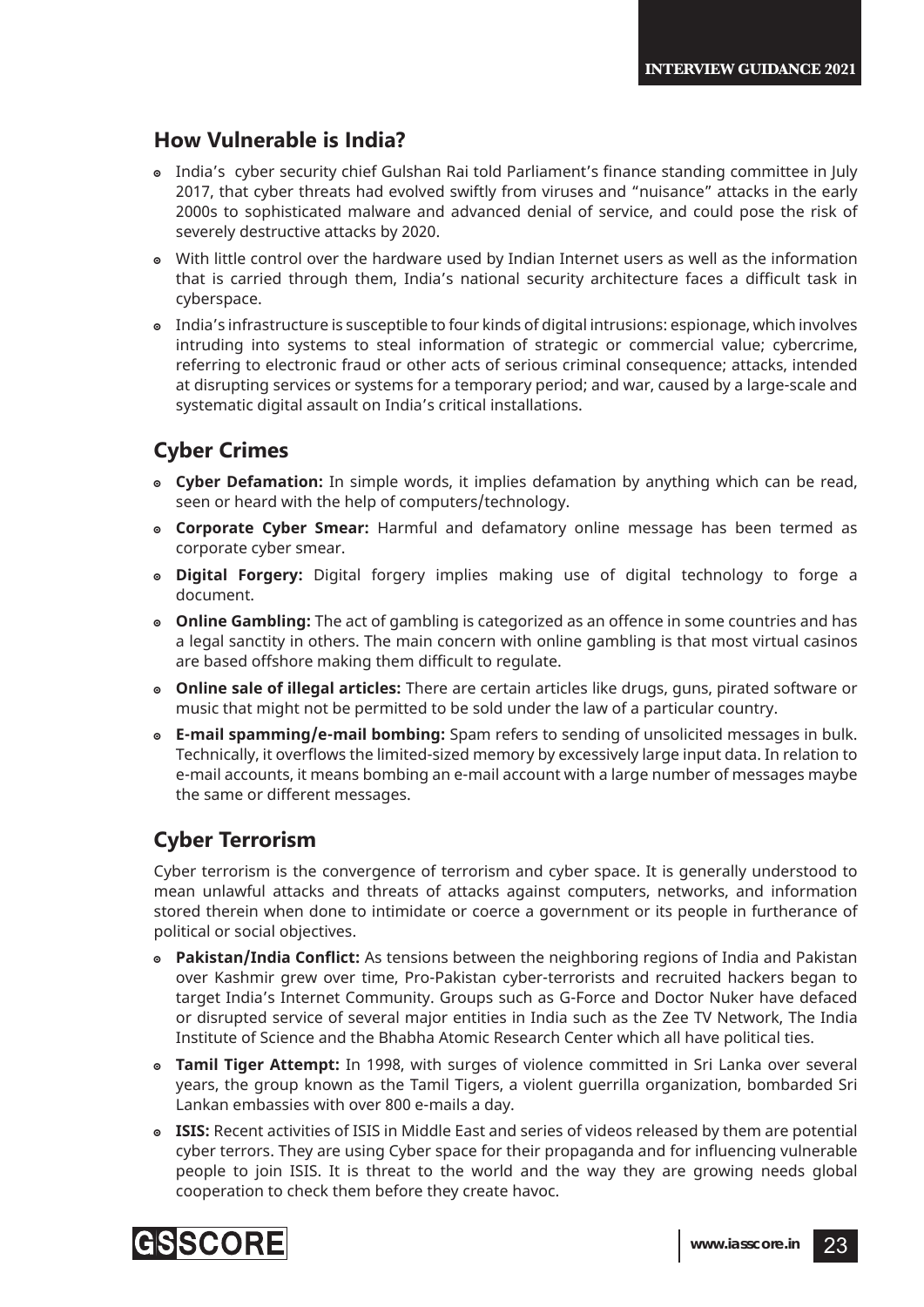## **Tools to Protect Against Cyber Threats**

- **Digital Signature:** It is only a technique that can be used for different authentication purposes. For an E-record, it comes functionally very close to the traditional handwritten signatures.
- **Security Audit:** A security audit is a systematic evaluation of the security of a company's information system by measuring how well it conforms to a set of established criteria.
- **Encryption:** One of the most powerful and important methods for security in computer systems is to encrypt sensitive records and messages in transit and in storage.
- **Cyber Forensics:** Cyber Forensics is a very important ingredient in the investigation of cybercrimes. Cyber forensics is the discovery, analysis, and reconstruction of evidence extracted from any element of computer systems, computer networks, computer media, and computer peripherals that allow investigators to solve a crime.
- **E-discovery:** Investigation includes areas like money laundering, corruption, financial frauds, cybercrimes, serious frauds and white collar crimes investigation, etc. Presently e-discovery services in India are in infancy stage and this is the reason why many cases of corporate frauds and cybercrimes remain unreported.

## **Cyber Security in India**

- **Information Technology Act, 2000:** The Information Technology Act, 2000 intends to give legal recognition to e-commerce and e-governance and facilitate its development as an alternate to paper based traditional methods. The Act has adopted a functional equivalents approach in which paper based requirements such as documents, records and signatures are replaced with their electronic counterparts.
- Indian Computer Emergency Response Team: Is an office within the Ministry of Electronics and Information Technology. It is the nodal agency to deal with cyber security threats like hacking and phishing.
- **Ministry of Electronics and Information Technology has launched five cyber-security tools.** as part of its **Cyber Swachhta Kendra (CSK),** to prevent users from facing threats on the web. These tools are: Bot Removal Tool, USB Pratirodh, App Samvid, M-Kavach, and Browser JS Guard.
- **National Information Infrastructure Protection Centre (NIIPC):** NIIPC is a designated agency to protect the critical information infrastructure in the country. It gathers intelligence and keeps a watch on emerging and imminent cyber threats in strategic sectors including National Defense. They would prepare threat assessment reports and facilitate sharing of such information and analysis among members of the Intelligence, Defense and Law enforcement agencies with a view to protecting these agencies' ability to collect, analyze and disseminate intelligence.
- **6 Standardization, Testing and Quality Certification (STQC) Directorate-STQC** is a part of Department of Information Technology and is an internationally recognized Assurance Service providing organization. It has also established a test/evaluation facility for comprehensive testing of IT security products as per ISO 15408 common criteria security testing standards.
- **The Cyber Regulations Appellate Tribunal:** It has been established by the Central Government in accordance with the provisions contained under Section 48(1) of the Information Technology Act, 2000.

## **Conclusion**

With the huge growth in the number of Internet users all over the world, the security of data and its proper management plays a vital role for future prosperity and potentiality.

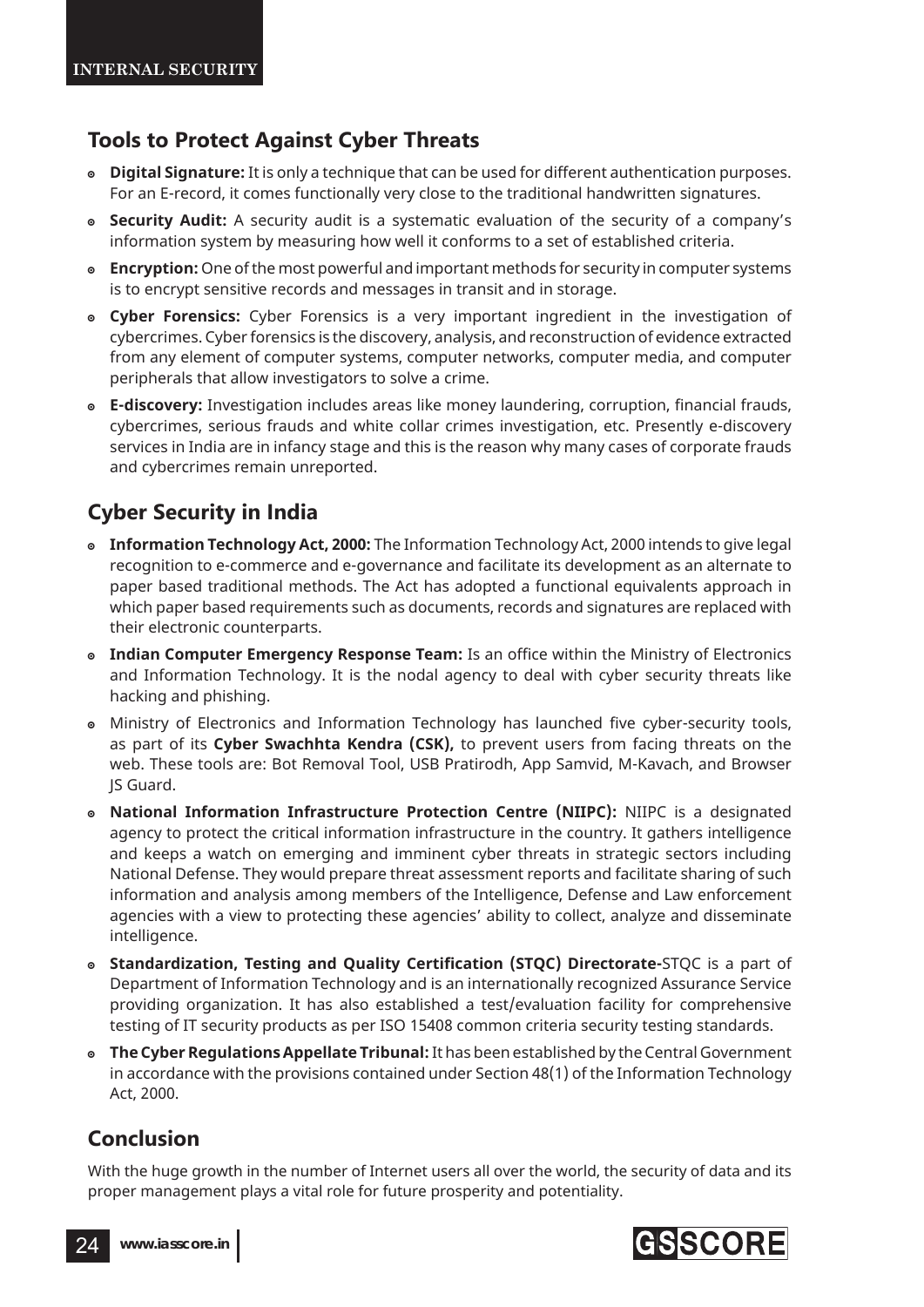# 12 Data protection and Aadhar security

## **Context:**

**What is data protection? What is mean by data protection of Aadhar? Does Aadhar data protection have loop holes? What are the measures taken for Aadhar data protection?**

## **What is data protection?**

- Data protection is a concept which seeks to protect the personal data of user which is with data processor (companies and govt.) from leakage and misuse.
- India did not have a strong data protection law and that's why state's obligation to ensure fundament right to privacy was not being honored. That is why Justice B.N. Sri Krishna committee was constituted to give draft personal data protection bill. It provided many recommendations for same.
- Aadhar is a 12 digit unique identification number issued by the Unique Identification Authority of India (UIDAI) to Indian residents. The number is issued after completing a verification process laid down by the UIDAI that involves submission of address proof, date of birth, biometrics and IRIS scan.
- Getting your Aadhar card has become extremely important as government has made it mandatory for carrying out financial transactions and to take benefit of several social schemes. But, the extreme involvement of third parties in collecting data for Aadhar card verification has left people skeptical about the safety and protection of all the personal information being shared to unknown sources.

## **Strength of B.N. Sri Krishna report**

- If data is leaked or misused by data processors then there will be penalty.
- 'Critical personal data' of Indian users must be stored and processed in India.
- Data processors have to appoint data protection officers to register and work upon grievances.
- Provision for compensation to users if data is compromised.
- Right to withdraw consent.
- The copy of data, other that critical personal data should be in Indian for investigation.

## **Weakness of the report**

- The draft bill is tilted towards government data processors.
- The consent can be relaxed or waived off for govt. when it collects data.
- Govt. can use data for purpose other than the stated one.
- This may give rise to surveillance state.
- Right to forgotten is in complete as it does not delete the data with data processors

## **Aadhar security measures**

 Protecting the information of an individual is inherently available in the design of the UID project, which is primarily done by the allocation of random 12 digit numbers that do not reveal anything about an individual. In addition to this, there are several other measures UID has taken to safeguard the interests of the residents and to fulfill their objective of data security and collection.

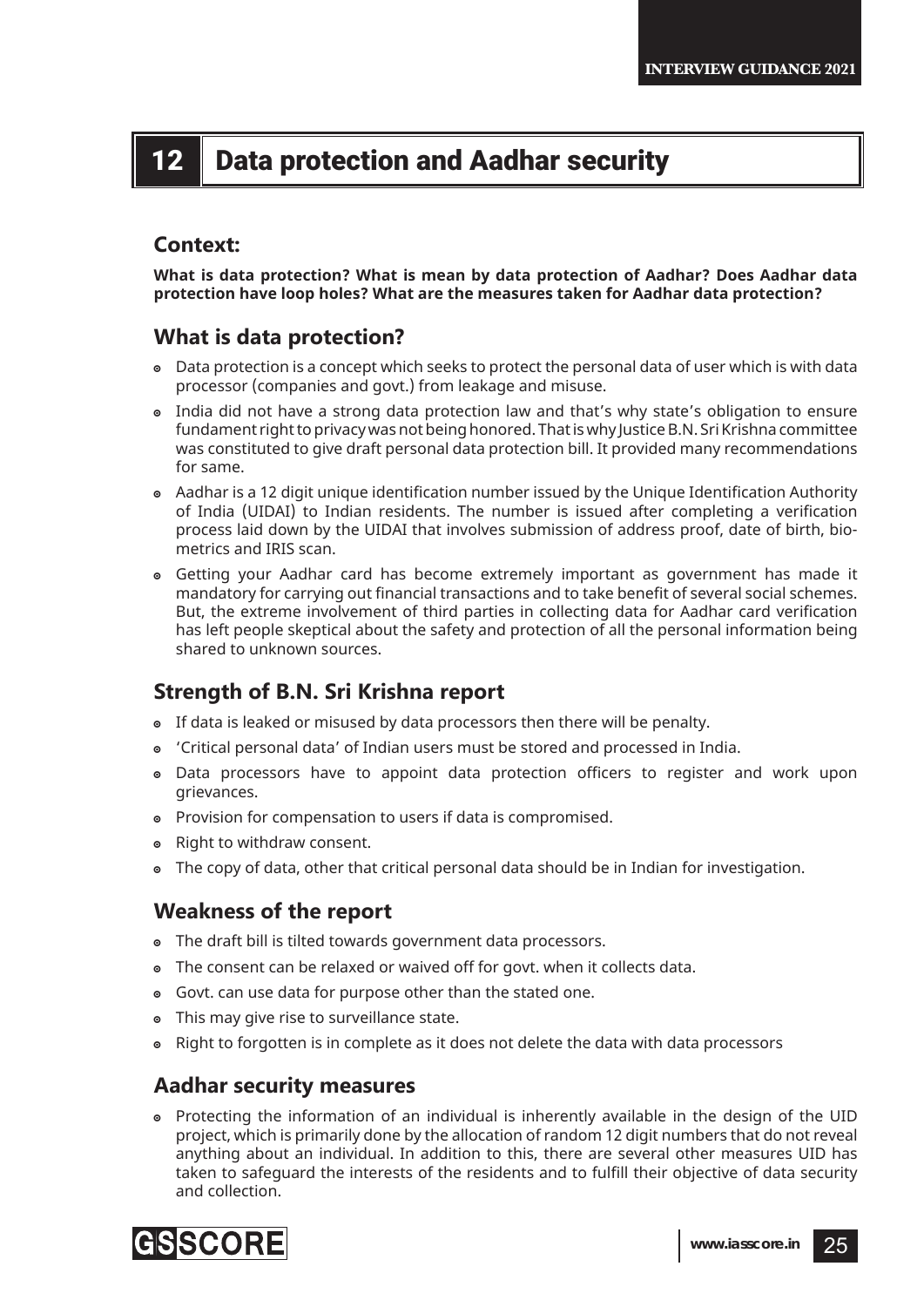- As per the policy designed by UIDAI, no data collection agency can collect sensitive information about an individual like religion, caste, class, income, community, income, and ethnicity. Thus it is impossible for anyone to profile individuals using the UID system.
- The only response that anyone would receive from the UIDAI system for verifying the identity will either be 'yes' or 'no'. The system is designed in a way that it will not reveal anything from the database other than this.
- The UIDAI database is not linked to any other database or system in any way which may threaten the safety of the information collected. The only purpose of Aadhar database is to verify the identity of an individual while getting any service, which shall only be provided after the consent of the Aadhar holder.
- The UIDAI database is heavily guarded both electronically as well as physically with exception to a few individuals with extremely high clearance. The best in class encryption features are being used to protect the data in a highly secured vault and every access to that vault is properly logged for future reference.
- The severe penalty will be imposed on any kind of security violation or disclosure of the identity information.

## **Security Concerns That Are Still Unaddressed**

- Despite having a stringent security system in place and criminal penalties imposed on all kind of data security breach, the concerns over data security are still very there because of the involvement of third parties in collecting such confidential data. However, a majority of experts time and again have backed the security claims made by UIDAI stating that several governmental agencies like Passport Authority of India have been using third-party agencies for collecting biometric and demographic information.
- If we take this into perspective, it can be said that the involvement of third-party agencies is not something that is happening with government services for the first time. In addition to that, the government has kept some legal status in place that prevents third-party agencies from breaching the security of Aadhar data information. They are only given the responsibility of collecting and transmitting the encrypted data to UIDAI directly and receive acknowledgment for their service. Also, UIDAI has well-placed measures for security and data protection that prevents any kind of security breach to confidential data.

## **Balanced view**

 When we are pursuing Digital India, cashless economy, etc.,we ought to have strong data protection to honour fundamental right to privacy. Justice B.N. Shri Krishna committee works for this purpose. This will raise our global status as a county which honour human rights. Moreover, UIDAI has ensured security of Aadhar data, so there is no need to make unnecessary hue and cry for Aadhar data security. Aadhar linking is being done for administrative conveniences.

# **Debate on Cyber Security in India**

## **Context:**

 **A stringent data protection law is urgently needed in India to address the mounting concerns over privacy of citizens as the country is moving in a big way towards digital governance.**

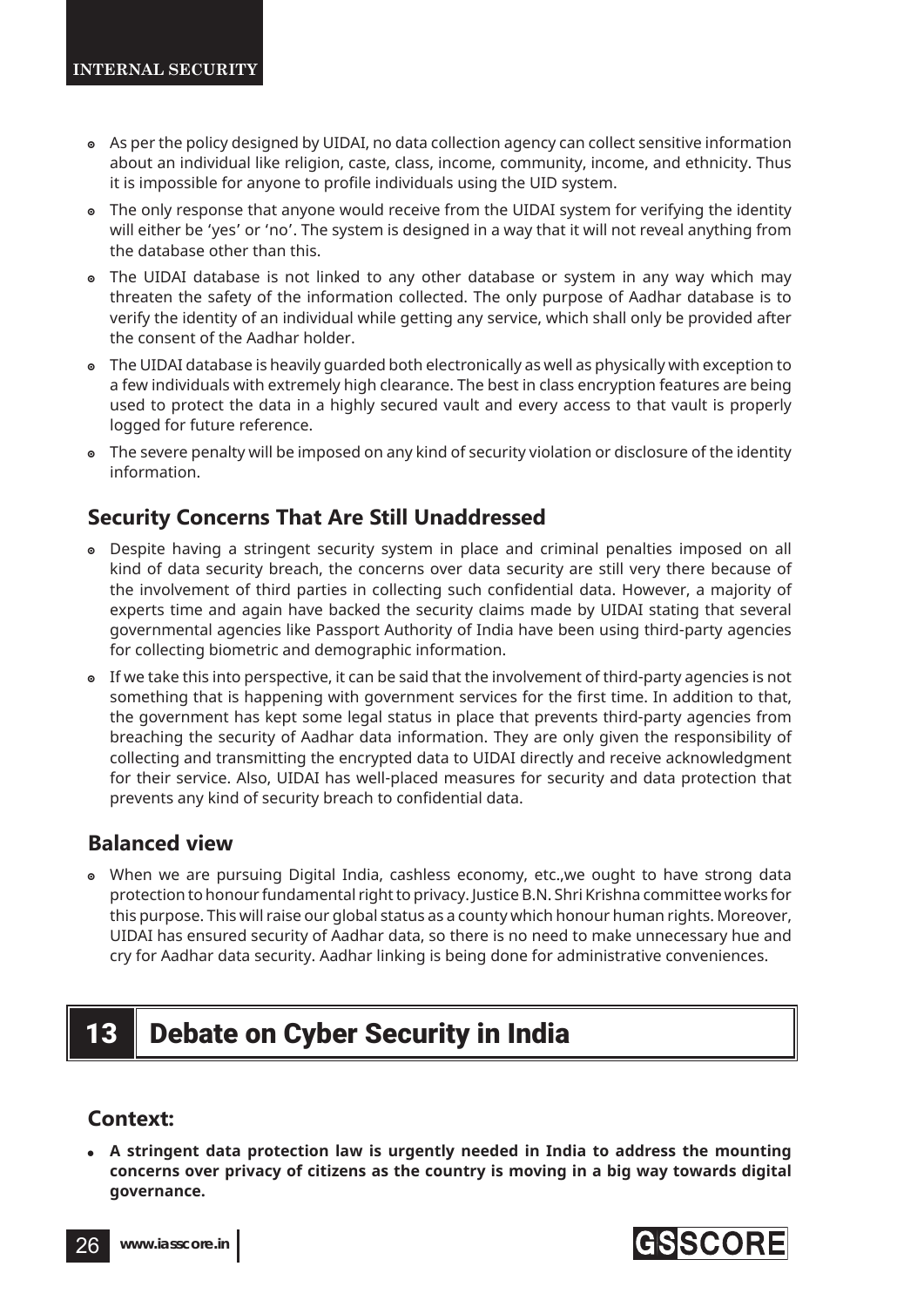**We are in the stage of digital economy, digital governance, and digital storage of all knowledge... Digital footprints are everywhere. The digital footprints will identify you... Is it good, is it bad that is the debate.** 

## **Recent Issues**

- Cyberattacks on Estonian networks in 2007, on Georgian networks in 2008, and the Stuxnet attack in 2010 that destroyed the Iranian uranium enrichment centrifuges alerted the world to the reality of cyberwarfare.
- It started in mid-March 2017 with international media reports claiming that the profiles of 50 million Facebook users were harvested by UK-based data analytics firm Cambridge Analytica to influence the US presidential election and the pro-Brexit campaign as well as polls in other countries.
- Beyond the global impact of the biggest-ever data breaches and the social media behemoth Facebook, the scandal brought to the fore the shortcomings of India's laws to deal with ever advancing issues of online privacy and data theft in the country.

## **Nature of Cyber attacks and issues**

- Attacks are often anonymous and difficult to attribute to specific actors, state or non-state. Advanced Precision Threats (APTs) carried out by anonymous hackers are often silent and go unnoticed for long periods.
- Detecting and responding to such attacks is a daunting task. Analysts have been debating whether cyber deterrence, on the lines of nuclear deterrence, can dissuade such attackers.
- Cyber deterrence can be of two kinds: by denying attacks (defensive) and by punishment (offensive). Cyber defences are raised so that the attacker is unable to pierce the adversary's networks. In the latter case, the cyber attacker is assured of a devastating response.
- Evidently, neither deterrence by denial nor by punishment works in cyberspace. Attackers are able to bypass the best of cyber defences. For offensive cyber deterrence, it is necessary to identify the attacker with pinpointed accuracy. But attribution is the Achilles heel of offensive cyber deterrence.

## **Challenges in preventing cyber attacks**

- Much like state actors, many companies are developing their own capabilities of going after suspected cyber-attackers in what is called 'hunting'. Such unchecked proliferationof offensive cyber tools and practices can destabilise the entire cyberspace in the absence of any accepted norms of behaviour.
- The international community has been unable to agree on suitable norms of behaviour in cyberspace. In 2013, the UN Group of Government and Experts (UNGGE) had suggested 11norms.
- However, implementing them in cyberspace is a difficult task. In a major setback to the process of norms development, the 2015 UNGGE failed to arrive at a consensus. Presently, there are no acceptable norms of behaviour in cyberspace.

## **How to address**

 The attackers' assets can be targeted in a kinetic military response. Economic sanctions can be imposed. Irrespective of the problems associated with the efficacy of the concept of cyber deterrence, countries are acquiring offensive capabilities in cyberspace. They are building bits of software called 'cyberweapons' that can do enormous damage to the adversary's networks.

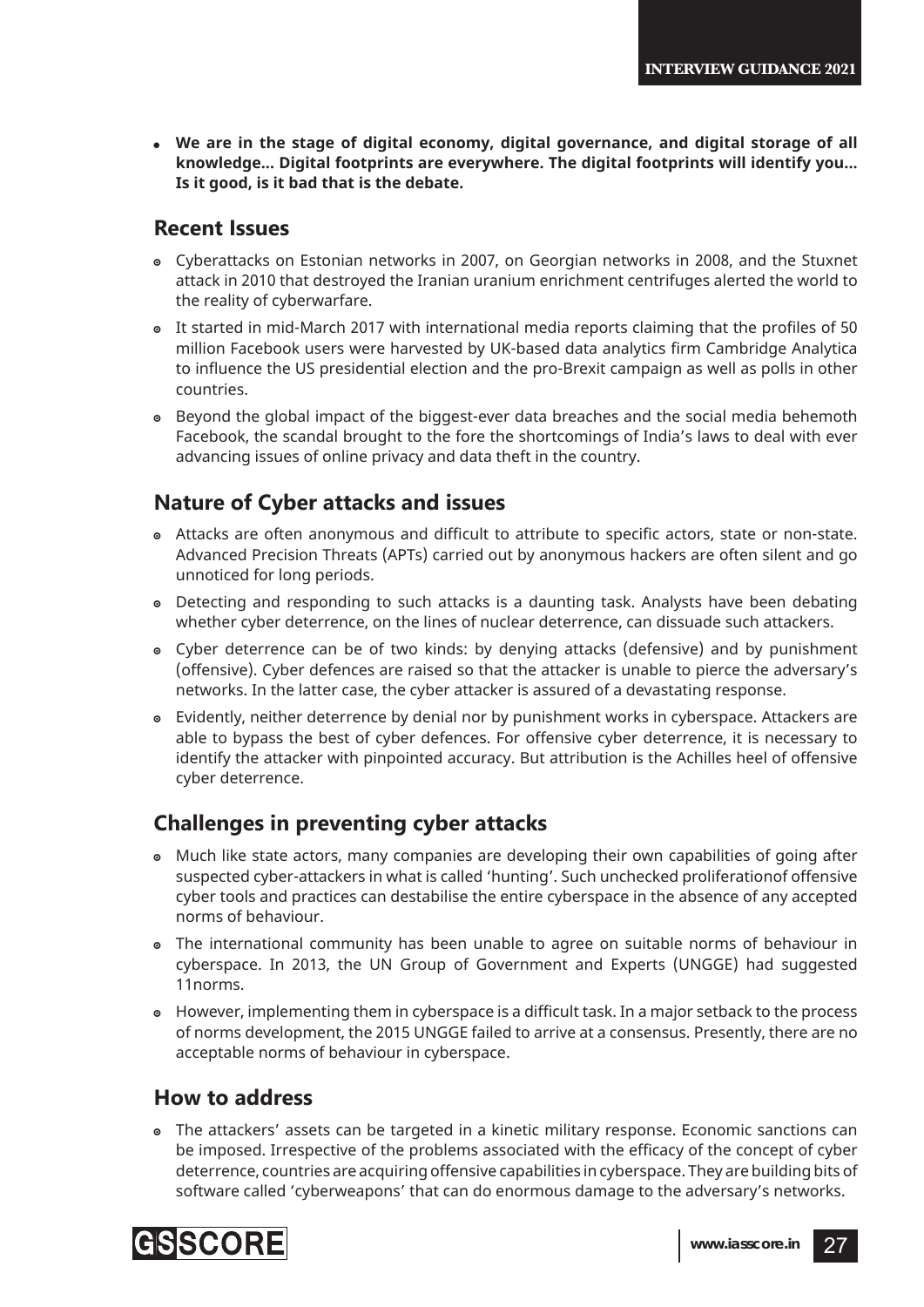The Indian military needs to make aproper assessment of an offensive cyber doctrine adopted by many countries and undertake action that goes beyond simply the building of defensive capabilities. Offensive cyber response is not limited to states alone.

## **Issues in India**

- In India, it is imperative that cyber networks, software and cyber-physical systems, and platforms should be cyber-secure. This requires a judicious mix of people, policies and technology, as well as robust public-private partnership.
- The reliance on imported information and communication technology (ICT) products and our inability to screen them for vulnerabilities is a major cybersecurity risk.
- Institutions such as the National Cybersecurity Coordinator (NCC), National Technical Research Organisation, Computer Emergency Response Team and the National Cyber Security Coordinator Centre are all doing a reasonable job. But they suffer from the lack of skilled manpower and proper coordination.
- The existing National Information Board (NIB), headed by the National Security Adviser (NSA), duly empowered, can play the role of an apex body in India. NCC, set up in 2015 as a part of the National Security Council Secretariat, should be strengthened to bring about a much-needed synergy among various institutions and to work out a coordinated approach to cyber security, including cyber deterrence.

# 14 | Issues related to Border Management

## **Context:**

**Recent developments at India's border warrant a comprehensive review of border management to ensure the all-weather security of its borders.**

## **Background**

- India has 14,880 kilometres of land border running through 92 districts in 17 States and a coastline of 5,422 kilometres touching 12 States and Union Territories.
- India also has a total of 1197 islands accounting for 2094 kilometres of additional coastline. There are 51 Bangladeshi enclaves (area involved 7,110.02 acres) in India and 111 Indian enclaves (area involved 17,158.13 acres) in Bangladesh.
- In fact, barring Madhya Pradesh, Chhattisgarh, Jharkhand, Delhi and Haryana, all other States in the country have one or more international borders or a coastline and can be regarded as frontline States from the point of view of border management.
- From **Sir Creek** to the **Bay of Bengal,** India's land borders present a geographical diversity of a unique kind.
- o Much of its borders are topographically difficult. Challenges in border management are peculiar. Hence, 'the proper management of borders is vitally important for national security.'

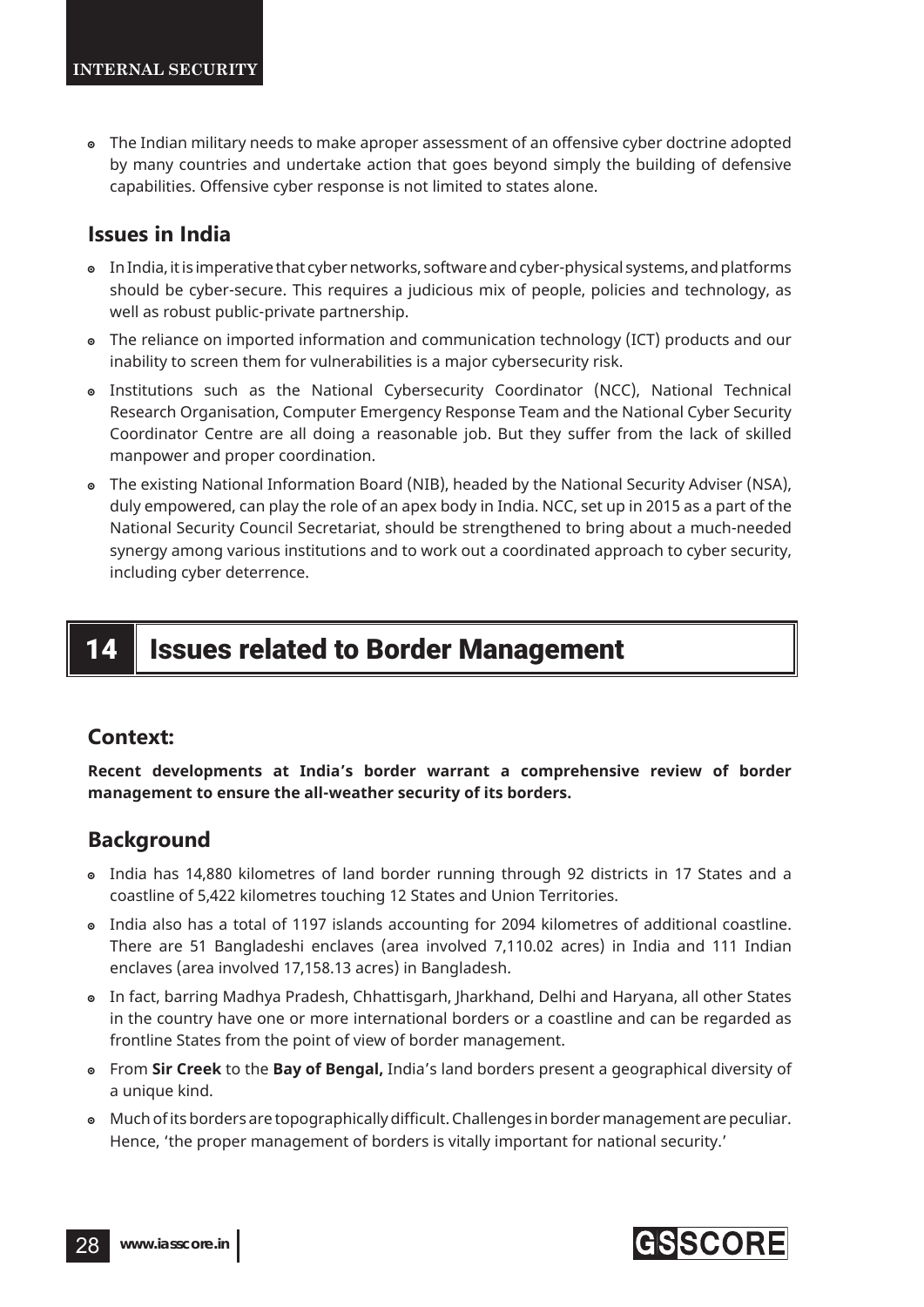

## **Analysis**

## **India's Land Border Management**

- ! India's border management is an integral part of India's defence and commerce.
- ! The state secures **sovereignty** through maintaining and regulating borders with neighbouring countries.
- ! India shares a land border with **7 countries** Afghanistan, Pakistan, Bangladesh, China, Nepal, Bhutan, and Myanmar.
- ! India's border management comprises of border region development, communication, and coordination with the neighbouring states and programs to enhance the national interests of India. India has a multidimensional border management problem.
- $\triangleright$  Managing land borders is very different from managing coastal and riverine borders.

## **Type of Land border**

India has three types of land border: international borderline (IBL), line of control (LoC) and line of actual control (LoAC).

- IBL is the demarcation that has been agreed upon and ratified by both the neighbouring countries, and has been accepted by the rest of the world.
- LoC is the de facto border and separates Pakistan-occupied Kashmir from India's state of Jammu & Kashmir.
- LoAC is the boundary line that separates Indian-held lands from Chinese-controlled territory. The disputed and unsettled nature of our boundaries (both land and maritime) has made their security much more difficult.

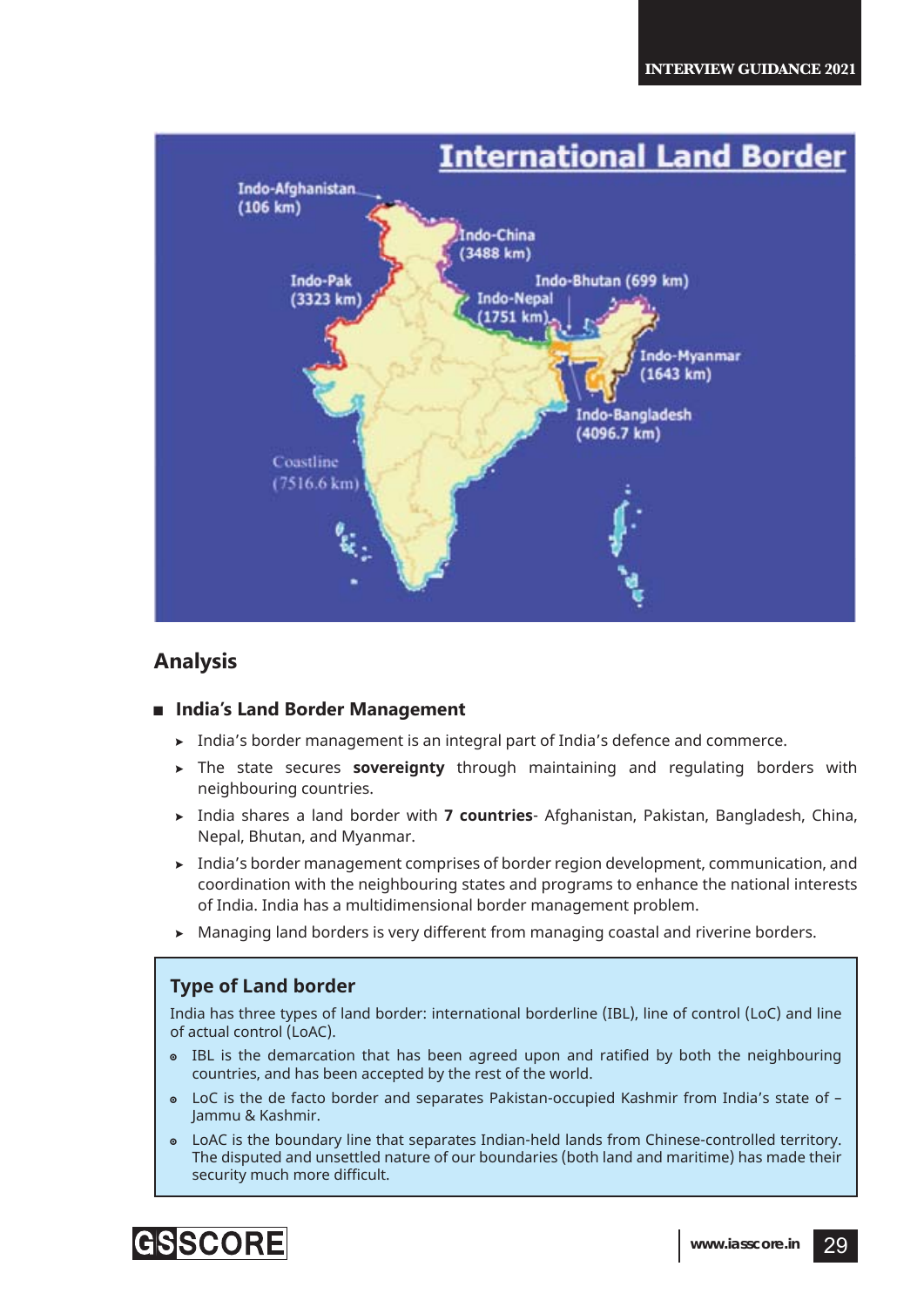## **Coastal Borders**

- > The management of Coastal borders is a problem of a different scale altogether.
- ! The **Mumbai terror attacks** brought home the need to strengthen coastal surveillance.
- ! **Coast Guard patrols** the territorial sea while the Navy operates in the high seas.
- ▶ Sea routes are used to **smuggle** people, arms, drugs and other contraband.
- $\blacktriangleright$  India has made some progress in improving the coast surveillance but it is difficult to achieve total success.



## **Solution**

- ! The government is thinking of setting up a **maritime commission** to deal with coastal security.
- ! This will help bring the required focus on the problem, **improve the coordination** and help **monitor** the various projects.
- **Example 1** Coastal police need to be strengthened.
- ! The **use of technology** becomes imperative in managing large borders, be it on land or the sea or the rivers.
- ! In **particular GPS**, satellite surveillance become important.

## **Island Territories**

- The ANI are two groups of islands—the **Andaman Islands and the Nicobar Islands**, covering an area of 8,249 sq km.
- The islands are governed as **a single Union Territory** by the Central Government of India, through the Andaman Nicobar Administration.
- The ANI are also home to India's **only integrated tri-service command of the armed forces** the Andaman and Nicobar Command for maritime surveillance and enhancing India's strategic presence in the eastern Indian Oceanas it merges into the Pacific.
- Being the common maritime space between India and Southeast Asia, the Bay of Bengal and the adjoining Andaman Sea are cardinal for peninsular India's strategic manoeuvres.
- At the same time, India's aspirations in the Bay co-exist with its apprehensions over the belligerent rise of China in these waters.
- As the sole archipelago of the Bay, striding important **Sea Lines of Communication** (SLOCs) and overlooking the Malacca Strait, the Andaman and Nicobar Islands are extremely critical for India's strategic interests.
- However, for years since independence in 1947, the Indian government regarded the development of the islands with **"benign neglect",** despite repeated proposals for the establishment of a transhipment port and bunkering facilities, amongst others.
- **While this passivity has made it difficult to undertake rapid construction measures, it had not** been cultivated without reason.

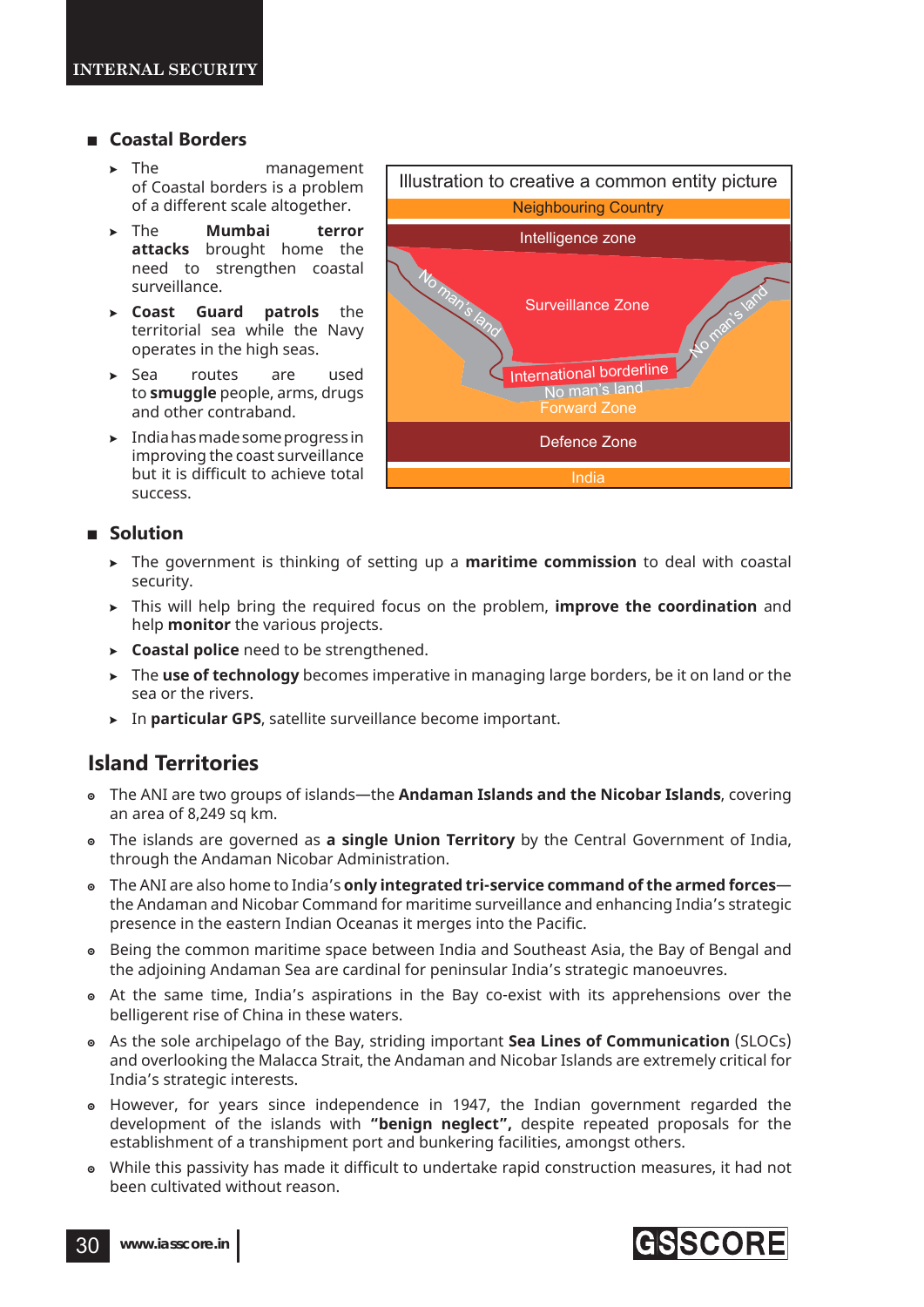- The problems of island territories require a **special focus and approach**.
- Andaman and Nicobar Islands are highly strategic as well as ecologically fragile.
- We need special policies for the development of these islands. The same can be said of the Lakshadweep Islands.

## **Shekatkar Committee recommendations**

- Government has accepted and implemented three important recommendations of Committee of Experts (CoE) under the Chairmanship of Lt General D B Shekatkar (Retd) relating **to border Infrastructure.**
- These were related to **speeding up road construction**, leading to socio economic development in the border areas.
- On the matter related to creating border infrastructure, the Government has implemented recommendation of CoE to **outsource road construction** work beyond optimal capacity of Border Roads Organisation (BRO).
- It has been made mandatory to adopt **Engineering Procurement Contract** (EPC) mode for execution of all works costing more than Rs 100 crore.
- New Technology **like blasting technology** for precision blasting, **use of Geo-Textiles** for soil stabilisation, **cementitious base for pavements**, **plastic coated aggregates** for surfacing, is also being used to enhance the pace of construction.

## **Why multiple security agencies increases the complexity of border management?**

- India's border sharing itself makes India's task more complex than most other countries. This complexity is accentuated by the fact that along with the army, we have multiple other security agencies — the **Central Armed Police Force (CAPF)** and the **Paramilitary Forces (PMF)** sharing the responsibility.
- While the **army** is deployed along the LoC and AGPL, the **Border Security Force (BSF)** looks after the international border with Pakistan and Bangladesh.
- Guarding the LAC has been assigned to the **Indo-Tibetan Border Police (ITBP)** and **Assam Rifl es.**
- The **Sashastra Seema Bal (SSB)** is responsible for guarding the borders with Nepal and Bhutan.
- o The Assam Rifles looks after our border with Myanmar.
- In a nutshell, in addition to the army, we have four agencies guarding borders with six neighbours. Conversely, maritime borders are guarded by a single agency — the **Coast Guard.**

## **Department of border management (DBM)**

- A department of border management (DBM) in the MHA was set up.
- DBM has been spearheading the border management effort in the country.
- Some of the tasks it has performed are: the construction of the border guarding infrastructure, construction of integrated check posts to facilitate trade and movement of people, socioeconomic development of border areas.
- MHA also equips and trains the border guarding forces.
- A principle of 'one border one force' has been accepted to streamline the deployment of border guarding forces.